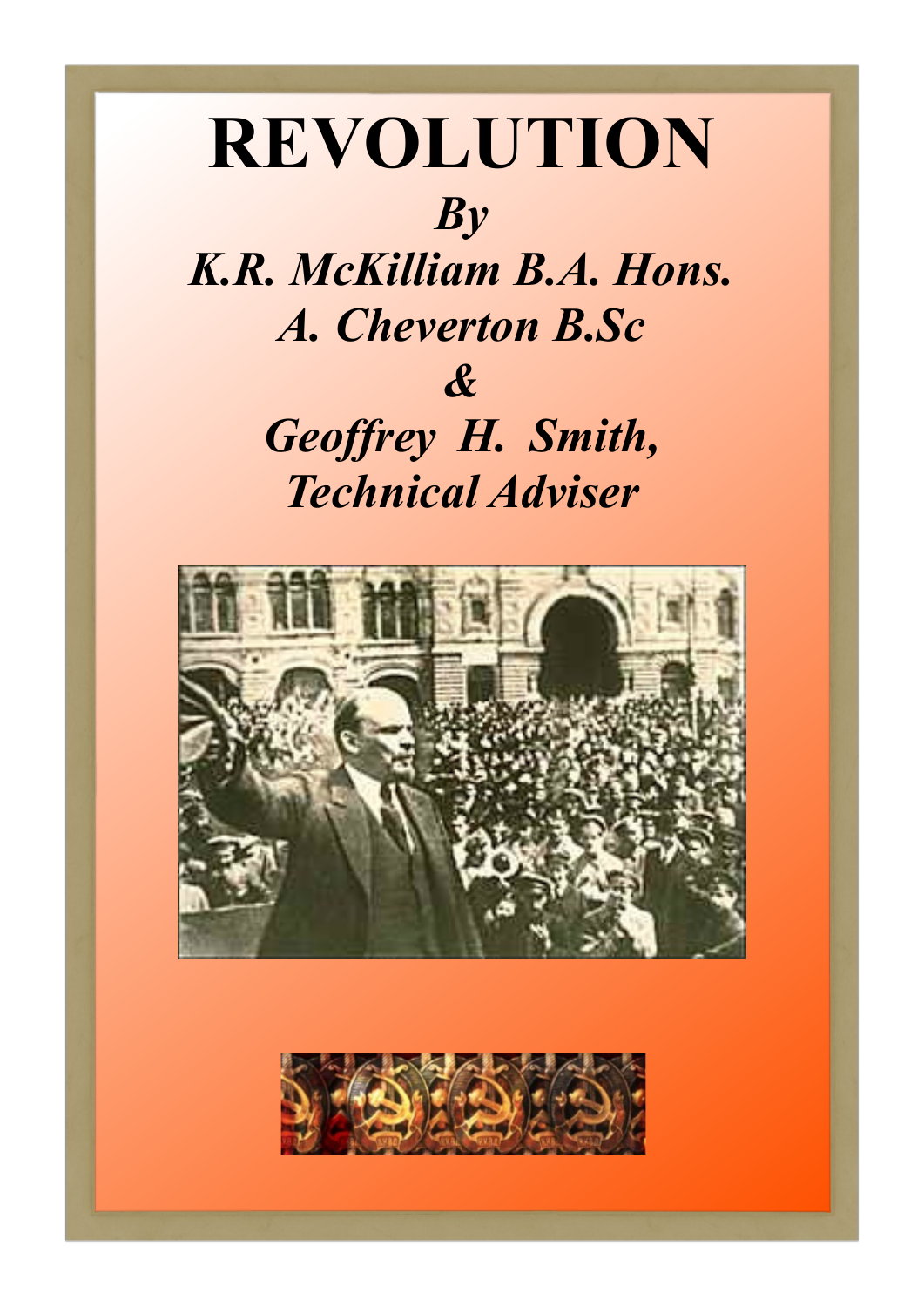### **First published by The British Board of Deputies P.O. Box 112 London N22**



Map showing the location of Khazar-Ashkenazim Kingdom which in the 8th Century converted to Judaism/Phariseeism. After the defeat of Khazars by Russian Hero King Charles, they migrated into Russia, Poland and Germany and there formed themselves into ghettoes so as to retain their identity.

## **Cover Picture - Lenin addressing a crowd in Petograd (St. Petersburg)**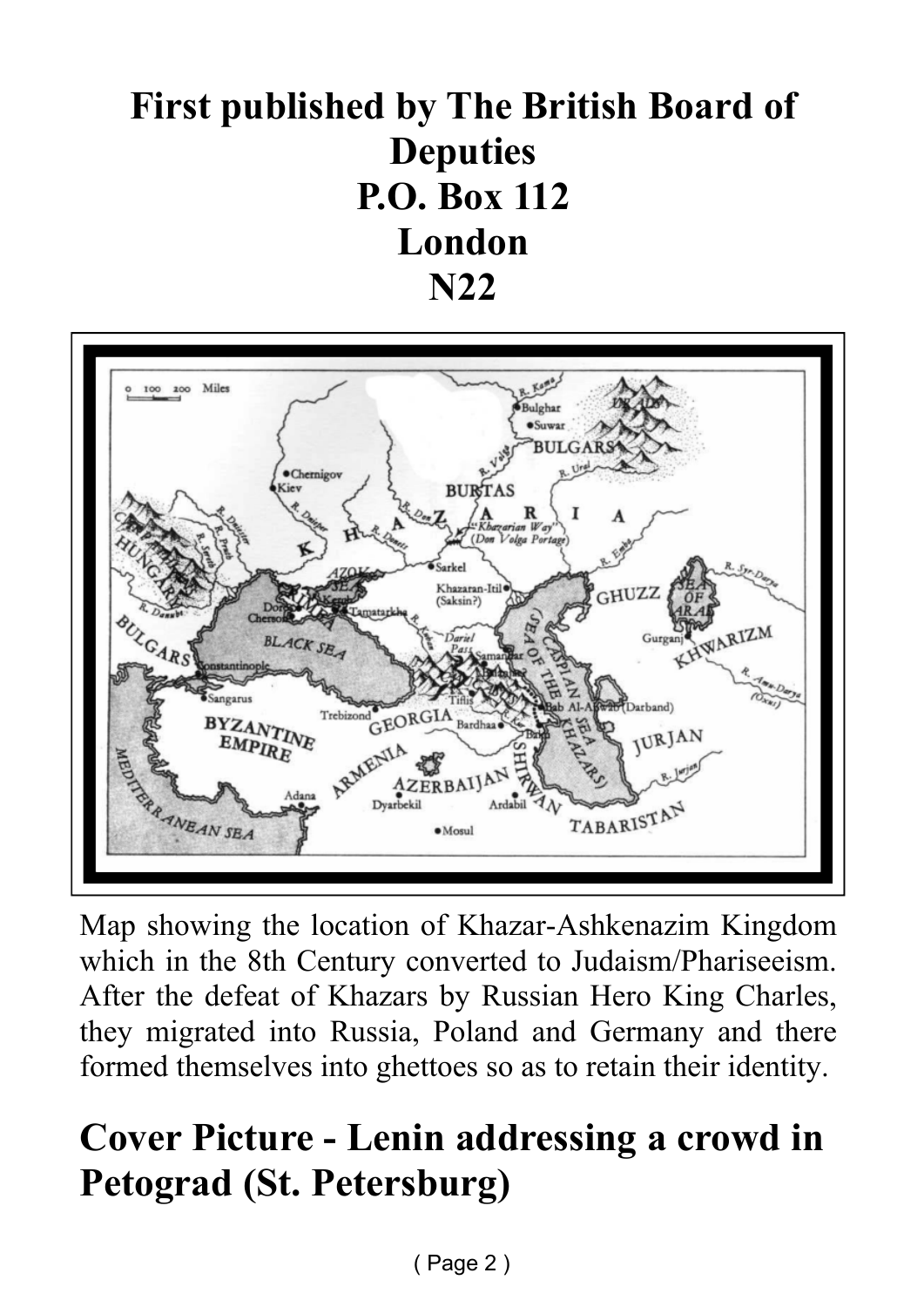

So many lies and so much deceit has been employed to cover up the real culprits of the Russian Bolshevik Revolution and its aims that this planned tragedy in human history has been presented to the youth of our islands by brainwashed teachers as a mile-stone in the development of human progress, which it was not.

In 1857 the French and English branches of the Rothschild family met in London and fostered a plan to bring North America under their financial control. The North was to become a British colony annexed to Canada and the South was to be administered by Napoleon III of France. Judah F. Benjamin was sent to the United States as their agent. On September 8th 1863, the Czar Alexander II of Russia, knowing of their plans sent a fleet to San Francisco and to New York to aid the Americans. After the war the gangster bankers had Abraham Lincoln murdered because he continued to issue the national currency debt and interest free based on the potential of the nation to create wealth.

On June 28th 1914 Franz Ferdinand, the Archduke of Austria, was murdered by the Jew Gabriel Prinzip on the instructions of the Narodna Odbrana Masonic Lodge and Austria sent in troops to discipline its subject state, Serbia. The Russians came to the aid of the Serbs and Germany allied itself with the Austrians. Russia had a pact with France while Great Britain had promised to come to Belgium's aid if she should be invaded. False information had been passed on to the Germans that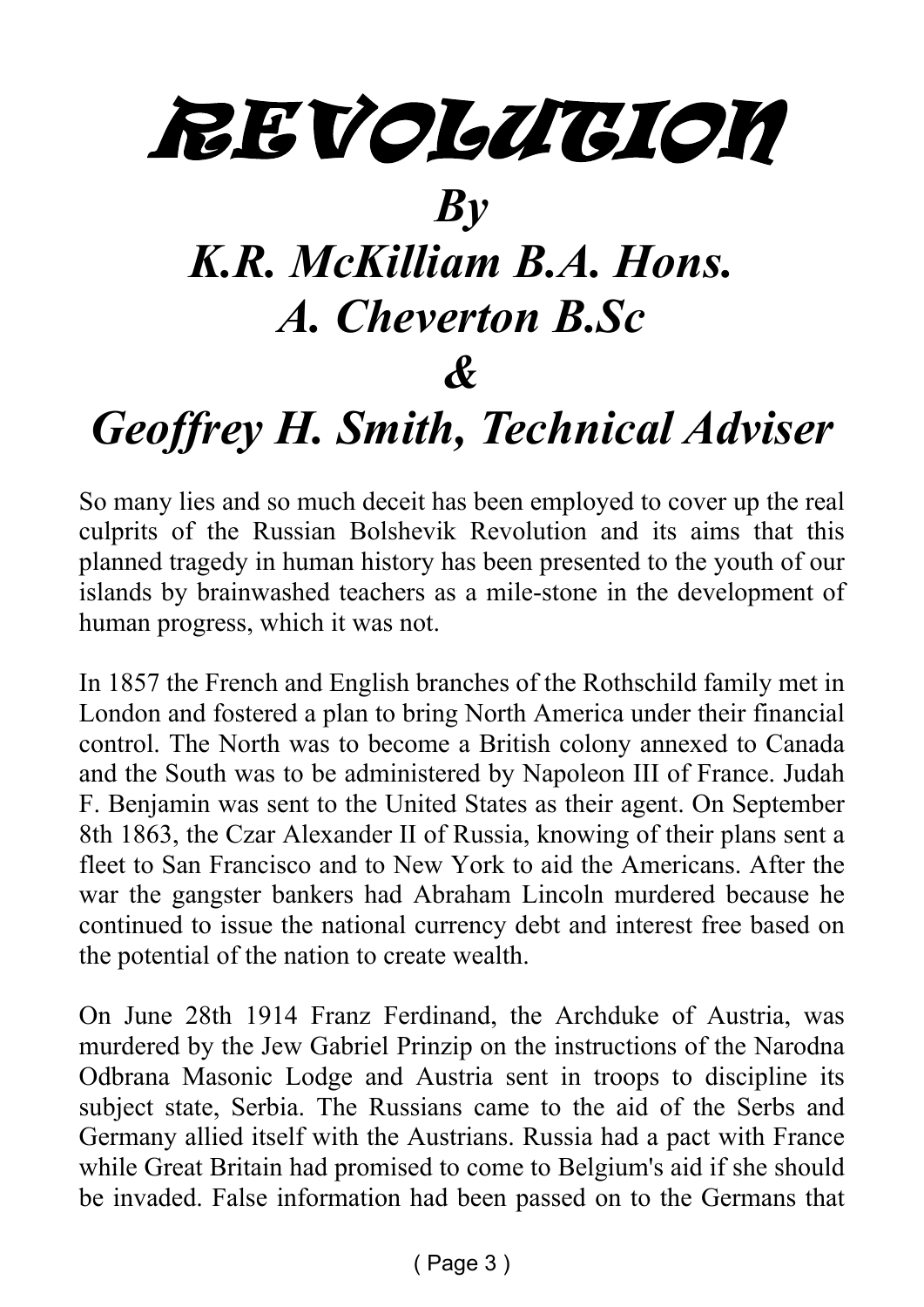Britain would not honour her agreement and Germany invaded Belgium to get at France.

The weakness of Russia lay in an inassimilable community with in its borders. Douglas Reed in his book *FAR AND WIDE* has shown the development of Zionism and Communism in the homes of the Khazar people between the Black and the Caspian seas. These Mangol- Turkish people had been converted to Judaism in the 8th century A.D. and have played a hoax on Western Christendom to their advantage, pretending that they were of Israelite stock. Resenting the rule of a Christian Czar, they determined to overthrow his government and take control. In 1881 the Khazar "Jewess" Hesia Helfman planted the bomb which killed the reforming Czar Alexander II. He would have gained the support of his people by his legal and constitutional reforms and this was not in the interests of the Khazar 'Jews' nor of the international bankers who planned to take over the country by violent revolution. His successor. Alexander III clamped down an all reforms and many Khazars fled to Paris. London. Manchester and New York; many wished to dodge military service. In their new residences they continued to plot against Imperial Russia.

In 1905 the Khazar 'Jews' felt strong enough to attempt their revolution. They cooked up a war between Russia and Japan, The Jewish Encyclopaedia under 'Schiff' states that the Jewish banking house of Kuhn Loeb of New York floated a loan for Japan in 1904-1905 for which the Mikado conferred on Jacob Schiff the Order of the Treasure of Japan. Russia would have won that war but the bankers' agents placed in the governments of the United Kingdom and the United States caused pressure to be put on Russia to cease fighting. In 1911 the Russian Prime Minister, Stolypin, recommended laws to discontinue all discrimination against Jews. Stolypin took some extremely important measures against the Marxists who were inciting the rural masses and as the result of a conspiracy he was assassinated by a Jew and further reforms were prevented by war and revolution.

The Russian Revolution was the result of Kerenski (Kirbitz), Lenin (Ulianov) and Trotsky, (Bronstein). At the beginning. Lenin was in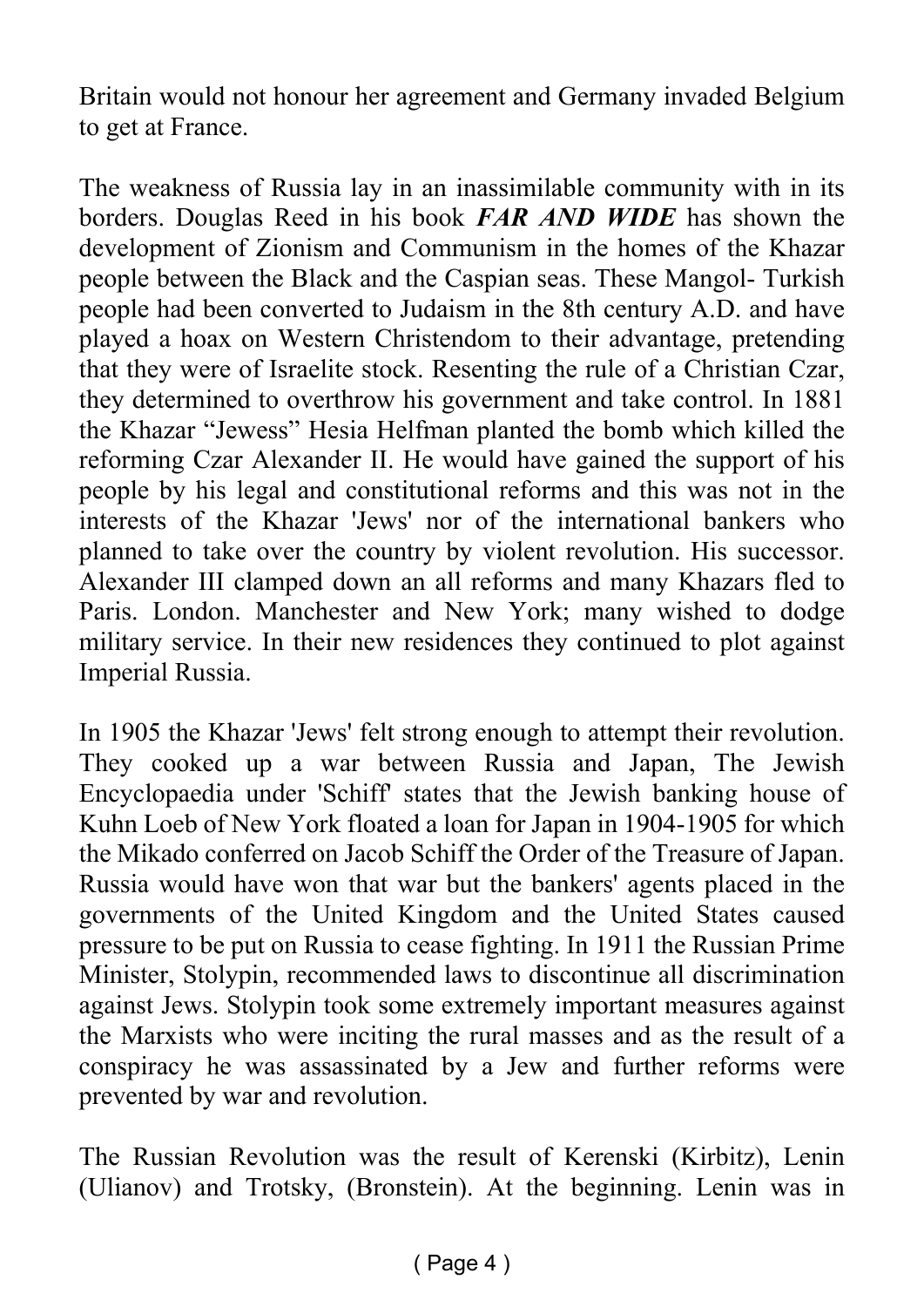Switzerland and Trotsky was in the U.S.A. The Jewish Social Democrat, Israel Lazarewitz (alias Helphand and Parvus) was the go-between for the international bankers the Warburgs and the German High Command. He suggested a means of getting Russia out of the war by revolution. It was arranged that Lenin accompanied by Karl Radek and others would pass in a sealed train through German held territory with about six million dollars worth of gold provided by the international bankers -\the Warburgs. Olaf Ashberg of the Nye Banken of Stockholm went with them as the bankers representative and remained in Russia after the revolution.

On the 27th March 1911 Trotsky left New York on the S.S. Christiana with 275 trained revolutionaries and millions of dollars worth of gold provided by the Warburgs, Kuhn Loebs and Jelolovski of the Rhine Westphalian Banken, whose daughter Trotsky married. At their first port of call, Halifax, Nova Scotia they were arrested and interned by the Canadian Government who were not going to allow millions of German soldiers to be enabled to be withdrawn from the Eastern Front kill to Canadian troops on the Western Front. The bankers could not care less about the spilling of Canadian blood and caused their agents Sir William Wiseman (who subsequently became a Kuhn Loeb director) and the ubiquitous 'Colonel' House ) to persuade the British and the American governments to put pressure on the Canadians: Trotsky and his men were freed and sent on their way with the money and American passports in November to join Lenin in the Bolshevik Revolution. Together through bribery, cunning, brutality deception and hired thugs they imposed communism out of the barrel of a gun. The Czar and his family were slaughtered by the Jew Yurovski assisted by the Jews Golschekin and Voikov on the instructions of the Jew Sverdlov, President of the Central Executive Committee of the Bolsheviks. After the Revolution, Trotsky transferred the gold reserves of the Russian Banks to Kuhn Loeb and Co. of New York.

Jacob Schiff admitted that he had financed Trotsky in a telegramme to a Communist Rally held in the Carnegie Hall, New York on March 23rd 1917: "Will you say for me to those present at tonight's meeting how deeply I regret my inability to celebrate with friends of Russian freedom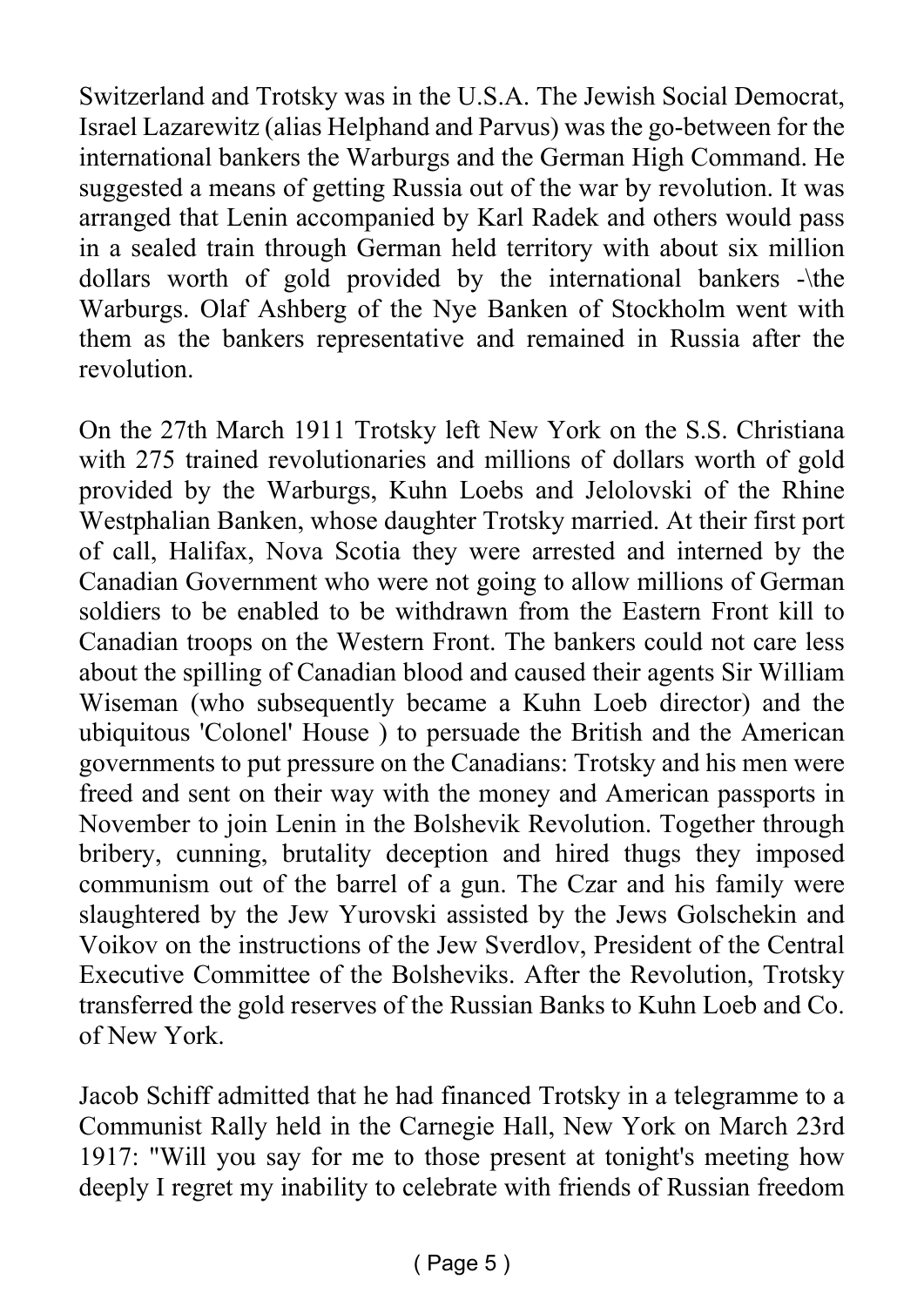the actual reward of what we had hoped for and striven for these long years. Signed: Jacob Schiff." This telegramme was published in the New York Times the following morning. Cholly Knickerbocker, a New York columnist, wrote in the New York Journal American on February 3rd 1949: "Today it is estimated even by Jacob's grandson, John Schiff, a prominent member of New York society that the old man sank about 20 million dollars for the final triumph of Bolshevism in Russia." The Jewish Chronicle April 1919 printed: "There is much in the fact that so many Jews are Bolsheviks, in the fact that the ideals of Bolshevism are in many points consonant with the finest ideals of Judaism." Extracts from the official report of the American Army Intelligence transmitted by the Army Staff Second Bureau states that in 1917 Jacob Schiff. Max Warburg, the Rhenish Westphalian Syndicate and Olaf Aschberg of Nye Banken of Stockholm commissioned Trotsky to bring about the actual social revolution in Russia. This information also appeared in the New York Bolshevik journal "*Forward*."

Jacob Schiff, senior partner of Kuhn Loeb & Co. was the father-in-law of Paul Warburg. Paul and Felix Warburg were also partners in Kuhn Loeb's bank. Their brother Max was head of the Rothschild Allied Bank in Frankfurt. Paul Warburg was the prime mover in the establishment of the Federal Reserve System whereby, contrary to the Constitution of the United States, the currency of the nation is issued by the private bankers as an interest bearing debt.

The Times. London. 29th March 1919 stated: "Of the 20 to 30 commissars who provide the central government machinery of the Bolshevik movement, not less than 75% are Jews ... among the minor officials their numbers are legion." Winston Churchill wrote in *THE ILLUSTRATED SUNDAY HERALD*, 8th February 1920: "This movement among the Jews is not new; from the days of Spartacus (Adam Weishaupt) to those of Karl Marx (Moses Mordecai Levi) and down to Trotsky, (Russia), Bela Kuhn (Hungary), Rose Luxemburg (Germany) and Emma Goldman (USA), this world conspiracy for the overthrow of civilization and for the reconstruction of society on the basis of arrested development of envious malevolence and impossible equality has been steadily growing."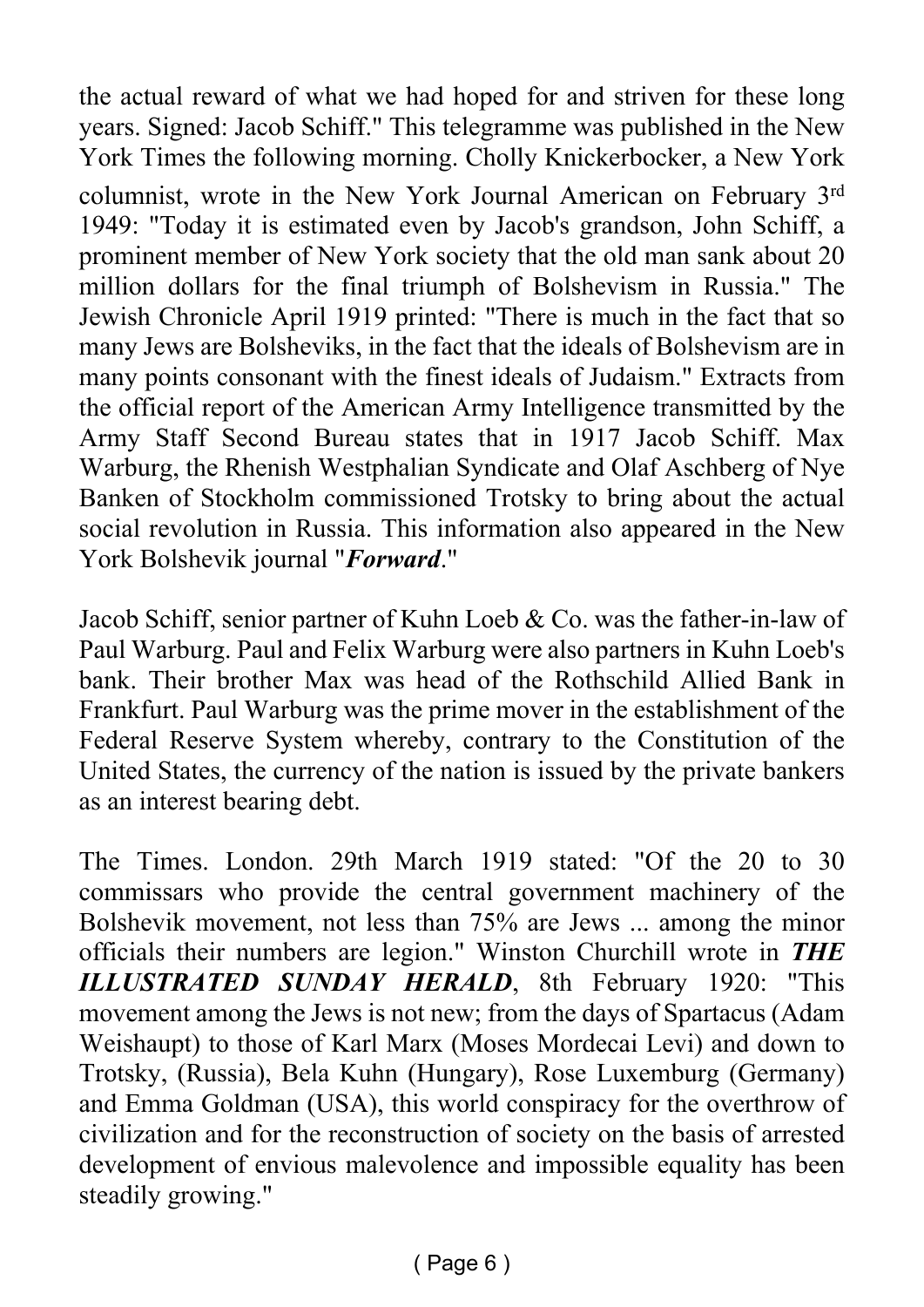The Schiffs and the Warburgs and their associates were on both sides of the conference table at the Treaty of Versailles and Lloyd George, the British Prime Minister, wrote: "The international bankers swept aside statesmen, politicians, journalists and jurists and issued their orders with the imperiousness of absolute monarchs." At the conference, Schiff and his associates insisted on the recognition of the Bolshevik government which they had set up which at that time as those in their 70's and 80's will affirm was torturing and slaughtering all those considered to be their enemies. Many millions more innocent Russians were murdered by the Bolsheviks after the revolution. The gangster bankers also pinned impossible reparations on defeated Germany which eventually brought about the corrupt Weimar Republic and the rise of Adolph Hitler.

Read: NONE DARE CALL IT CONSPIRACY by Gary Allen. ALL THESE THINGS by A. N. Field. THE STRUGGLE FOR WORLD POWER by George Knupger. THE RULERS OF RUSSIA by Rev. Fr. Denis Fahey. WALL STREET AND THE BOLSHEVIK REVOLUTION by Prof. Antony Sutton. CZARISM AND THE REVOLUTION by General Arsene de Goulevich. WATERS FLOWING EASTWARD by Mr. L. Fry.

Books may be obtained from:- CARRAIG BOOKS, 25 Newtown Avenue, Blackrock, County Dublin. Ireland.

or

BLOOMFIELD BOOKS, The Old Priory, Priory Walk, Sudbury, Suffolk.

#### **Exposed --- Jews Still Control Russia**

**SOLZHENITSYN** in describing the horrors inflicted upon the Russian people by past and present communist rulers deceives most fair minded and uninformed people as to the identity of these monsters of Moscow. The truth which Solzhenitsyn (a Jew himself) hides is that all the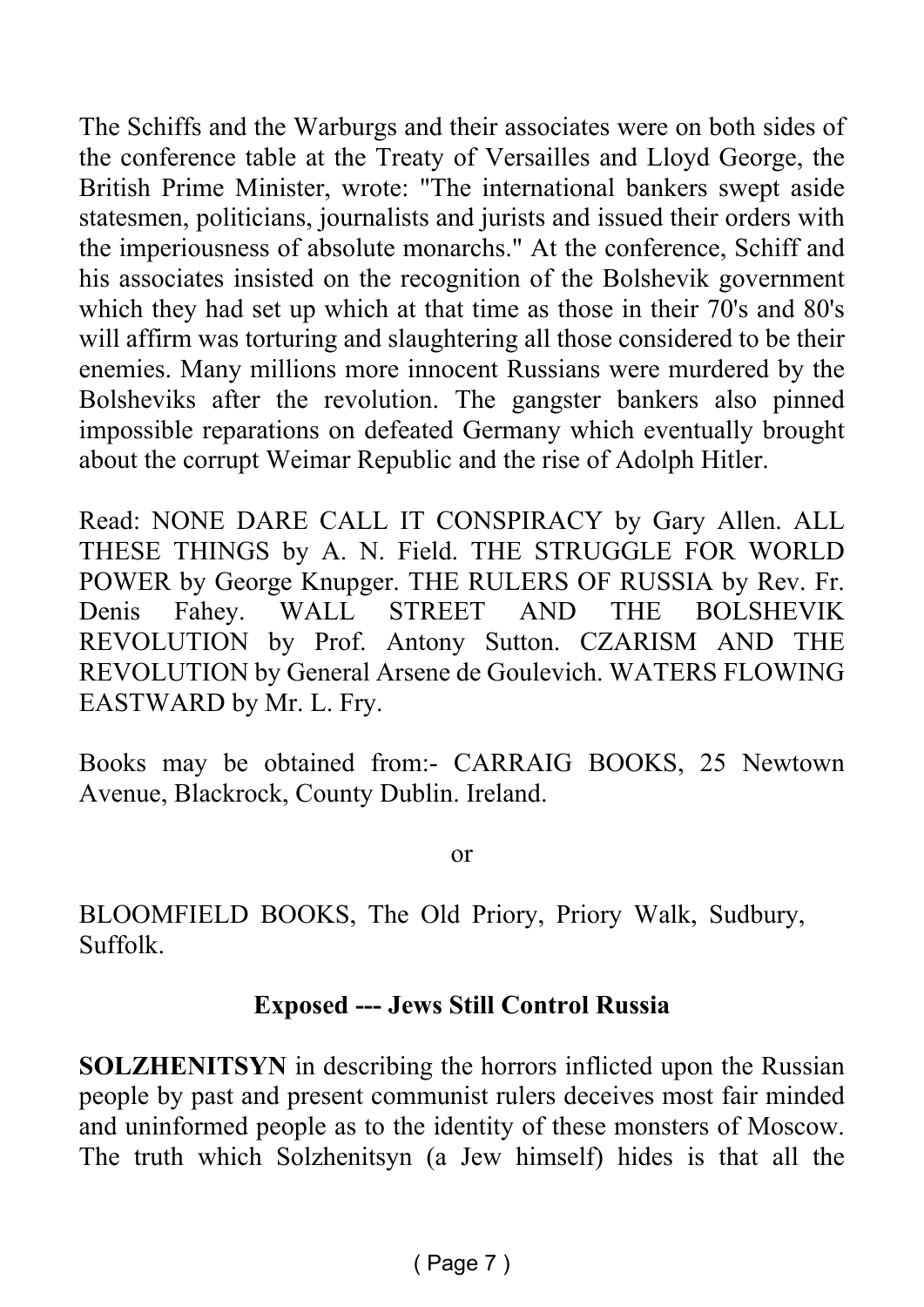slaughter, the diabolical tortures and soul destroying imprisonment are the product of his racial kinsmen, **THE JEWS**.

The following information is presented by A. F. Karlow-Dalimilov, a Russian patriot. The actual governing body of the USSR is the Politburo of the Communist Party.

#### **This body consists of**:

(1) LEONID BREZHNEV, born in the village of Dneprodzerhinsk, married to a JEWESS ... children wore brought up to speak Hebrew.

(2) DIMITRU FEDOROVICH USINOV (real name Ulbricht) JEW, born 1908 in Samara, now Kujbyshev. He replaced the JEW, Grechko as Minister of Defence.

(3) ANDREY ANDREYEVICH, GROMYKO, JEW, born 1909 in Starye. This village remembers him as the son of Isaak Katz. He is now Minister of Foreign Affairs.

(4) VIKTOR VASILEVITCH GRISHIN (real name Griasel), JEW, born 1914 in Serpukhov.

(5) ALEXY NIKOLAEVICH KOSYGIN, Russian, born Leningrad.

(6) FEDOR DAVIDOVICH KULAKOV. JEW, born 1918 in Stayropol where he is remembered as a son of David Stein. He is now one of the most powerful men in the USSR.

(7) ANDREY PAVLOVICH KIRILENKO. Russian, born 1906 in village of Aleksevka.

(8) DIMITRI STEPANOVICH POLYANSKY (real name GENDRICH, JEW, born 1917 in Slavyanoserba.

(9) AVRID JANOVICH PELSHE, JEW, born 1899 in Moscow.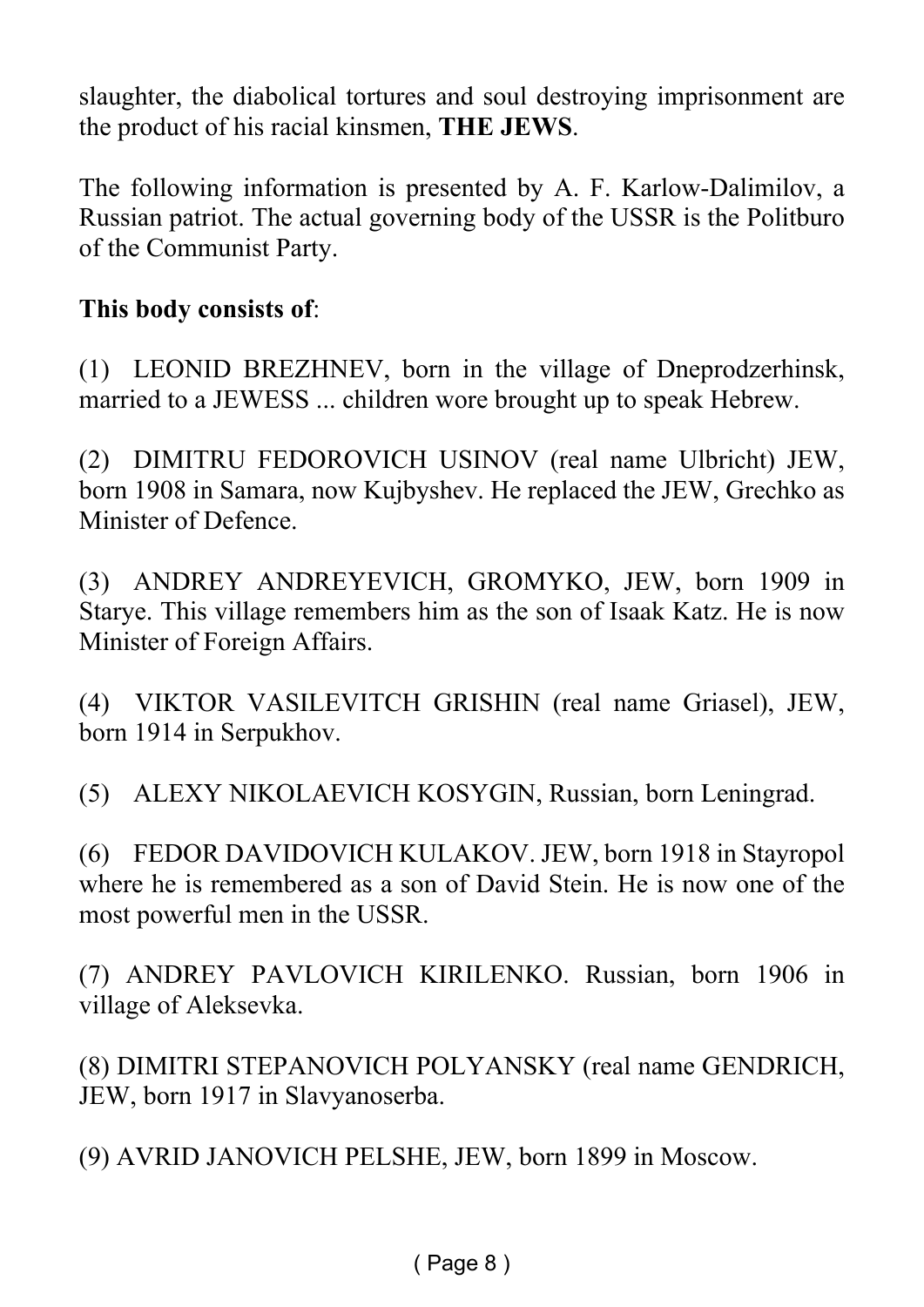(10) ALEXANDA NIKOLAEVICH SHELEPIN (real name Scheen) JEW, born 1918 in Voronesh. Former K.G.B. administrator involved with assassinations.

(11) VALADIMIR VASILEVICH, SCHERBITSKY, JEW, born 1918.

(12) PETRE DOMICHEV, Russian, born 1918 in Poschnaya.

(13) GRENADIJ IVANOVICH (real name Abraham Arenschen) JEW, born 1910 in Raneski.

(14) MIKHAIL ANDREJOVICH SUSLOV (real name Suess) JEW, born 1902 in Shakhovakoe. Among one of the most powerful men in Russia. Receives his orders from the highest echelons of the American Jewish Committee and B'nai-B'rith, through his liaison officer, Gromyko.

(15) YURIJ VLADIMIROVICH ANDROPOV (real name Lieberman) JEW, born 1914, Chief of K.G.B. (16) PETRE MOROVICH MASHEROV, JEW, born 1918 in Shirki, son of Jewish businessman.

(17) IVAN VASILOVICH KAPITANOV, born in 1915 in Zaraysk. Russian.

(18) BORIS NIKOLAEVICH PONOMAREV, born 1905 in Barbyrka. Russian.

(19) MICHAIL SOGE.IEVICH SOLOMONZOV (real name Salzman) JEW, born 1913.

(20) NIKOLAI VICTORVICH PODGORNY, born 1903 in Karlovka. Russian,

(21) KIRILL MASUROV, JEW, right hand man of Kosygin.

(22) GRIGORY V. ROMANOFF. Nothing known of him yet.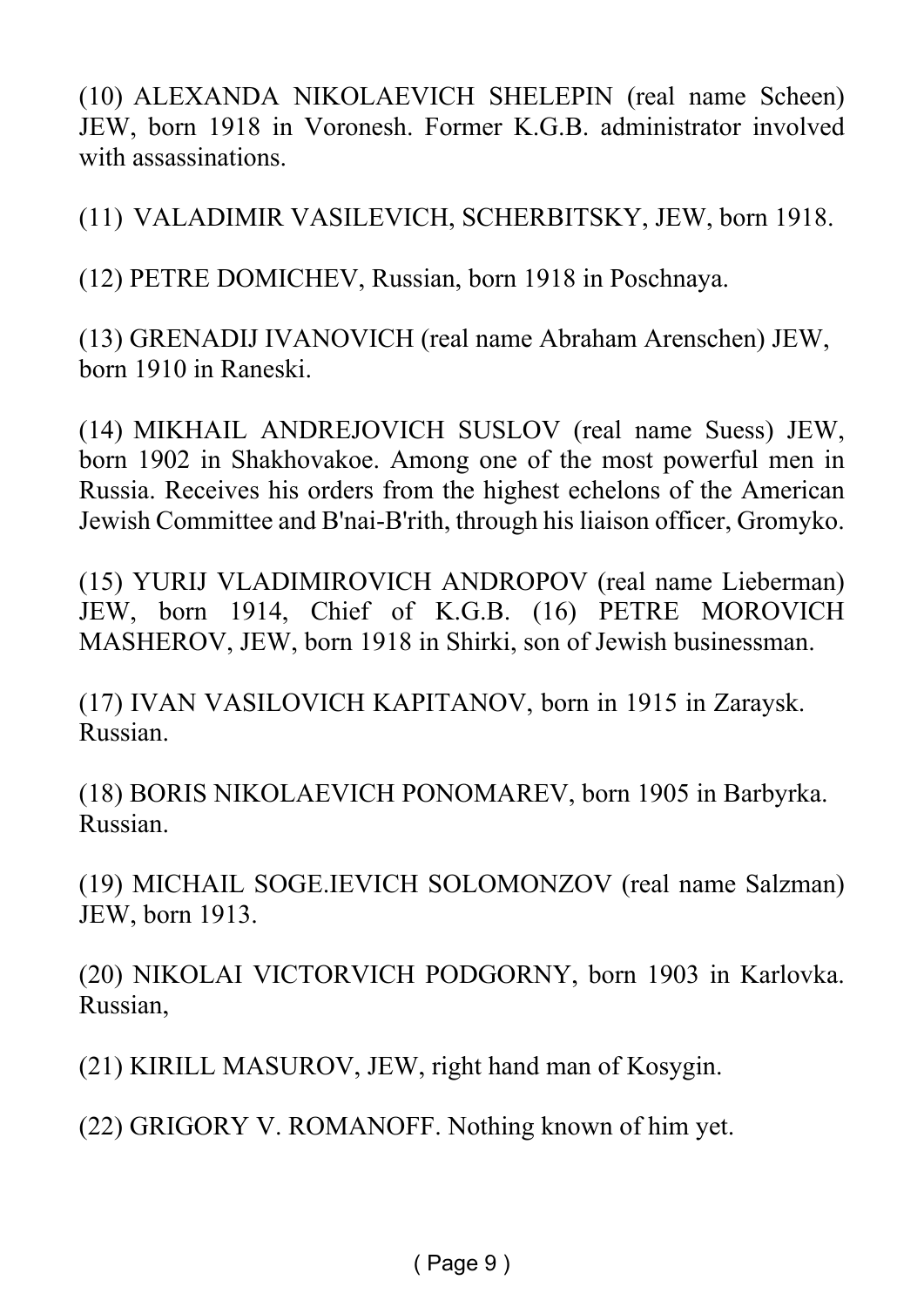A cursory inspection of the Soviet diplomatic corps reveals that 90% of the Soviet Ambassadors are JEWS. The following JEWS are in key diplomatic posts: DEBRININ (real name Guttman), Ambassador to U.S.A, ZORIN (real name Sonnenschein), former Ambassador to Czechoslovakia. JUDIN, former Ambassador to Red China. FALLIN, Ambassador to West Germany. Also included are GRISCHIN, MITKIN, SILIN, ROSCHIN, MOROSOV, YEPISHEV, SKRBYANIN and BENEDIKTOV. (ALL JEWS).

**TO FACILITATE JEWISH RULE OF THE GLOBE THE JEWS IN MOSCOW AND THE JEWS IN WASHINGTON (AND EUROPE) HAVE AGREED ON CERTAIN SPHERES OF INFLUENCE. THE EASTERN, UNDER SUSLOV - ANDROPOV - KULAKOV AND THE WESTERN, UNDER ROTHSCHILDS AND ROCKEFELLERS (BOTH JEWS).**

#### **ILLUSTRATED SUNDAY HERALD, FEBRUARY 8, 1920**

#### **ZIONISM versus BOLSHEVISM. A STRUGGLE FOR THE SOUL OF THE JEWISH PEOPLE.**

#### **By the Rt. Hon.**

#### **WINSTON S. CHURCHILL**

Some people like Jews and some do not; but no thoughtful man can doubt the fact that they are beyond all question the most formidable and the most remarkable race which has ever appeared in the world.

Disraeli, the Jew Prime Minister of England, and Leader of the Conservative Party, who was always true to his race and proud of his origin, said on a well-known occasion: "The Lord deals with the nations as the nations deal with the Jews." Certainly when we look at the miserable state of Russia, where of all countries in the world the Jews were the most cruelly treated, and contrast it with the fortunes of our own country, which seems to have been so providentially preserved amid the awful perils of these times, we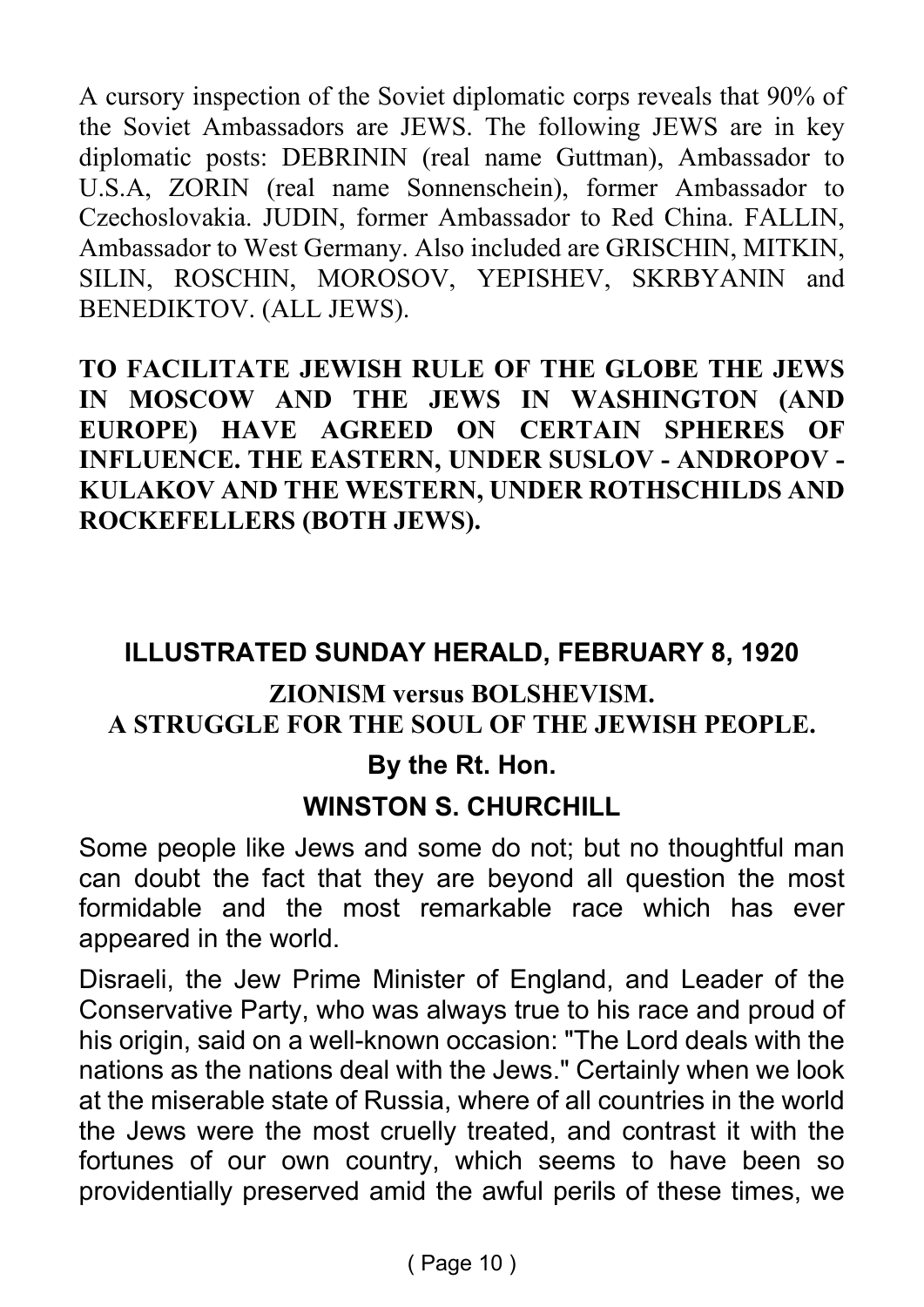must admit that nothing that has since happened in the history of the world has falsified the truth of Disraeli's confident assertion.

#### **Good and Bad Jews.**

The conflict between good and evil which proceeds unceasingly in the breast of man nowhere reaches such an intensity as in the Jewish race. The dual nature of mankind is nowhere more strongly or more terribly exemplified. We owe to the Jews in the Christian revelation a system of ethics which, even if it were entirely separated from the supernatural, would be incomparably the most precious possession of mankind, worth in fact the fruits of all other wisdom and learning put together. On that system and by that faith there has been built out of the wreck of the Roman Empire the whole of our existing civilization.

And it may well be that this same astounding race may at the present time he in the actual process of producing another system of morals and philosophy, as malevolent as Christianity was benevolent, which, if not arrested, would shatter irretrievably all that Christianity has rendered possible. It would almost seem as if the gospel of Christ and the gospel of Antichrist were destined to originate among the same people; and that this mystic and mysterious race had been chosen for the supreme manifestations, both of the divine and the diabolical.

#### **'National' Jews.**

There can be no greater mistake than to attribute to each individual a recognizable share in the qualities which make up the national character. There are all sorts of men -- good, bad and, for the most part, indifferent -- in every country, and in every race. Nothing is more wrong than to deny to an individual, on account of race or origin, his right to be judged on his personal merits and conduct. In a people of peculiar genius like the Jews, contrasts are more vivid, the extremes are more widely separated, the resulting consequences are more decisive.

At the present fateful period there are three main lines of political conception among the Jews. two of which are helpful and hopeful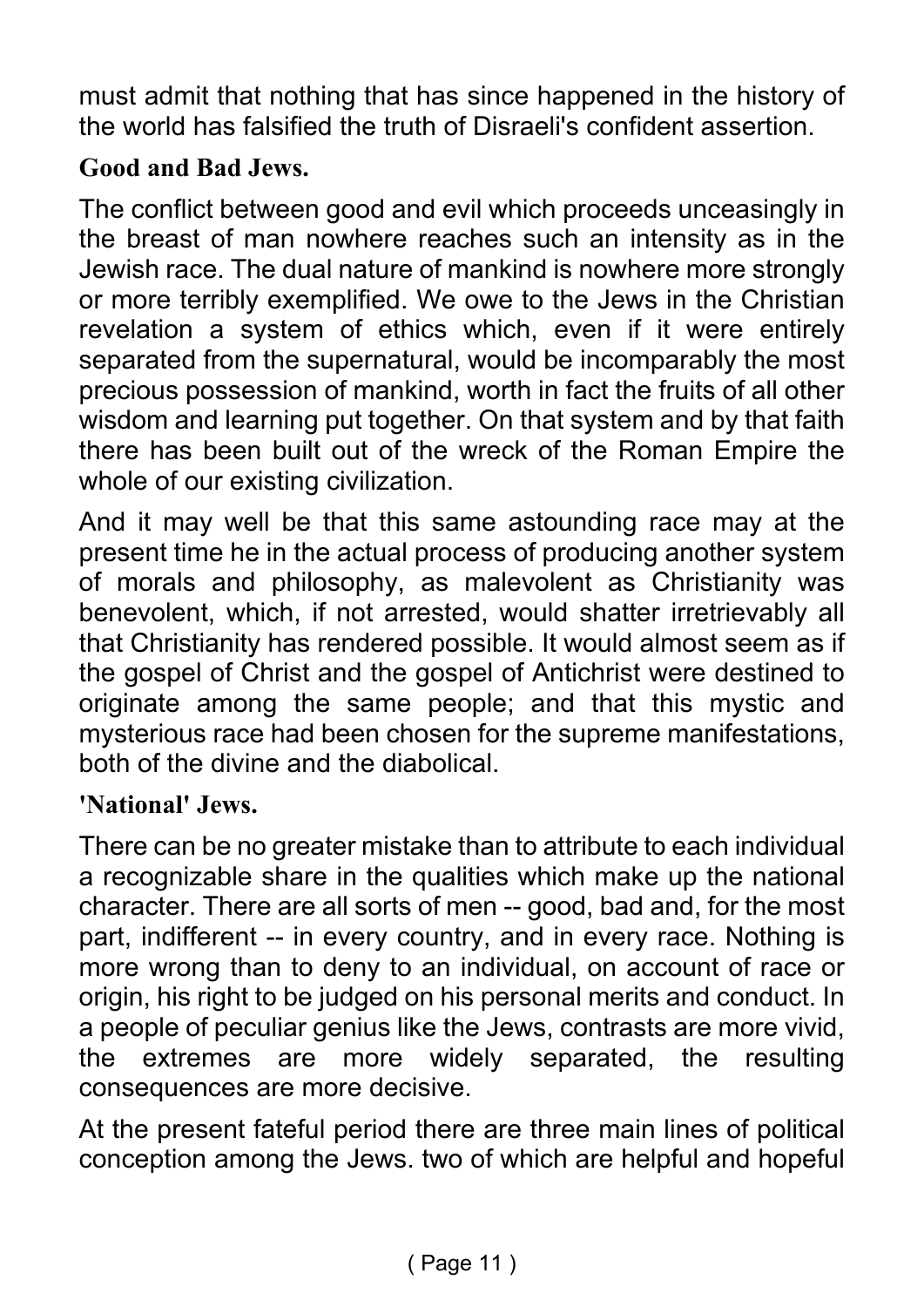in a very high degree to humanity, and the third absolutely destructive.

First there are the Jews who, dwelling in every country throughout the world, identify themselves with that country, enter into its national life and, while adhering faithfully to their own religion, regard themselves as citizens in the fullest sense of the State which has received them. Such a Jew living in England would say. "I am an English man practising the Jewish faith." This is a worthy conception, and useful in the highest degree. We in Great Britain well know that during the great struggle the influence of what may be called the "National Jews" in many lands was cast preponderatingly on the side of the Allies; and in our own Army Jewish soldiers have played a most distinguished part, some rising to the command of armies, others winning the Victoria Cross for valour.

The National Russian Jews, in spite of the disabilities under which they have suffered, have managed tn play an honorable and useful part in the national life even of Russia. As bankers and industrialists they have strenuously promoted the development of Russia's economic resources, and they were foremost in the creation of those remarkable organizations, the Russian Cooperative Societies. In politics their support has been given, for the most part, to liberal and progressive movements, and they have been among the staunchest upholder of friendship with France and Great Britain.

#### **International Jews.**

In violent opposition to all this sphere of Jewish effort rise the schemes of the International Jews. The adherents of this sinister confederacy are mostly men reared up among the unhappy populations of countries where Jews are persecuted on account of their race. Most, if not all, of them have forsaken the faith of their forefathers, and divorced from their minds all spiritual hopes of the next world. This movement among the Jews is not new. From the days of Spartacus-Weishaupt to those of Karl Marx, and down to Trotsky (Russia), Bela Kun (Hungary), Rosa Luxembourg (Germany), and Emma Goldman (United States), this world-wide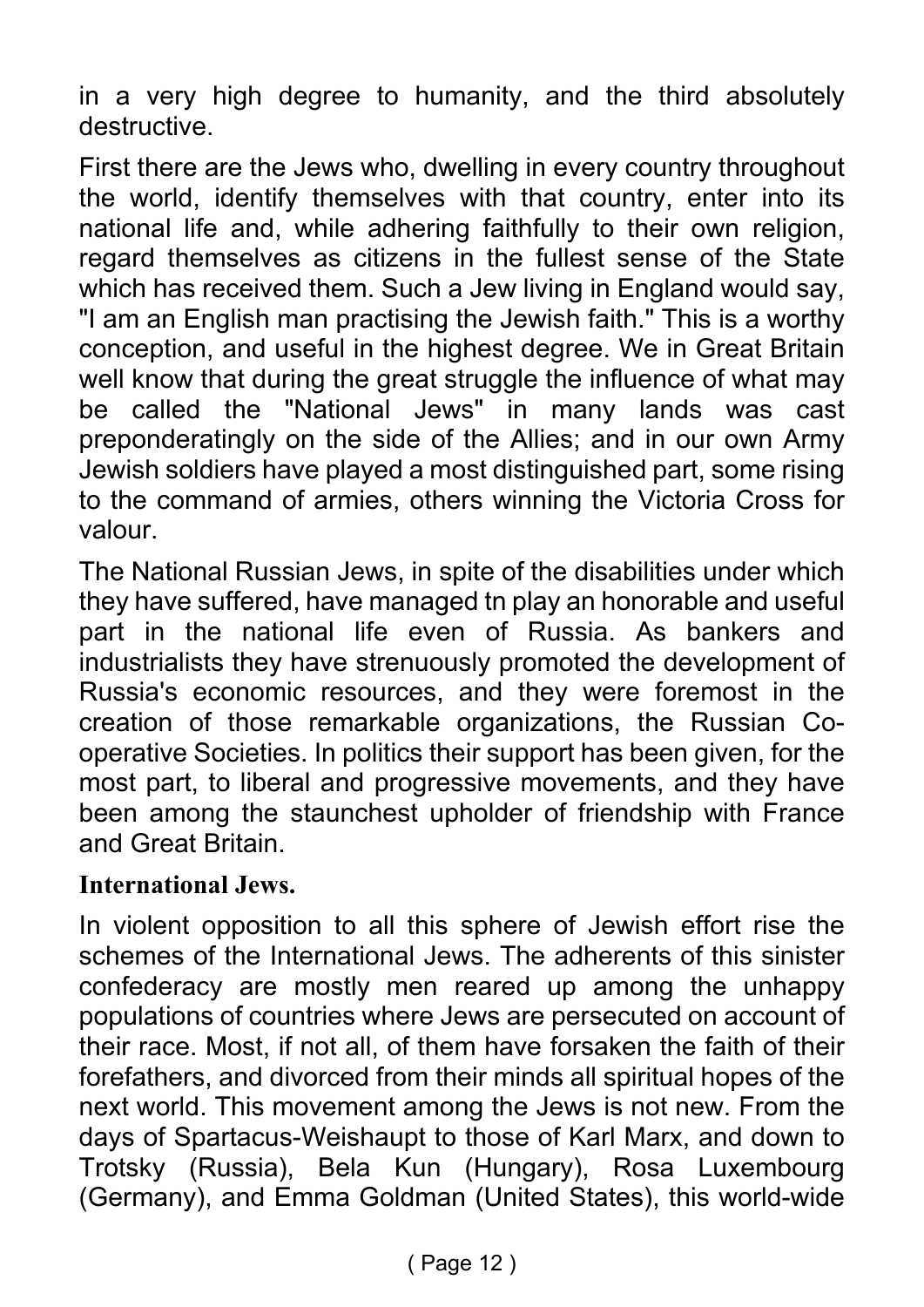conspiracy for the overthrow of civilization and for the reconstitution of society on the basis of arrested development, of envious malevolence, and impossible equality, has been steadily growing. It played, as a modern writer, Mrs. Webster, has so ably shown, a definitely recognizable part in the tragedy of the French Revolution. It has been the mainspring of every subversive movement during the Nineteenth Century; and now at last this band of extraordinary personalities from the underworld of the great cities of Europe and America have gripped the Russian people by the hair of their heads and have become practically the undisputed masters of that enormous empire.

#### **Terrorist Jews.**

There is no need to exaggerate the part played in the creation of Bolshevism and in the actual bringing about of the Russian Revolution, by these international and for the most part atheistical Jews, it is certainly a very great one; it probably outweighs all others. With the notable exception of Lenin, the majority of the leading figures are Jews. Moreover, the principal inspiration and driving power comes from the Jewish leaders. Thus Tchitcherin, a pure Russian, is eclipsed by his nominal subordinate Litvinoff, and the influence of Russians like Bukharin or Lunacharski cannot be compared with the power of Trotsky, or of Zinovieff, the Dictator of the Red Citadel (Petrograd) or of Krassin or Radek -- all Jews. In the Soviet institutions the predominance of Jews is even more astonishing. And the prominent, if not indeed the principal, part in the system of terrorism applied by the Extraordinary Commissions for Combating Counter-Revolution has been taken by Jews, and in some notable cases by Jewesses. The same evil prominence was obtained by Jews in the brief period of terror during which Bela Kun ruled in Hungary. The same phenomenon has been presented in Germany (especially in Bavaria), so far as this madness has been allowed to prey upon the temporary prostration of the German people. Although in all these countries there are many non-Jews every whit as bad as the worst of the Jewish revolutionaries, the part played by the latter in proportion to their numbers in the population is astonishing.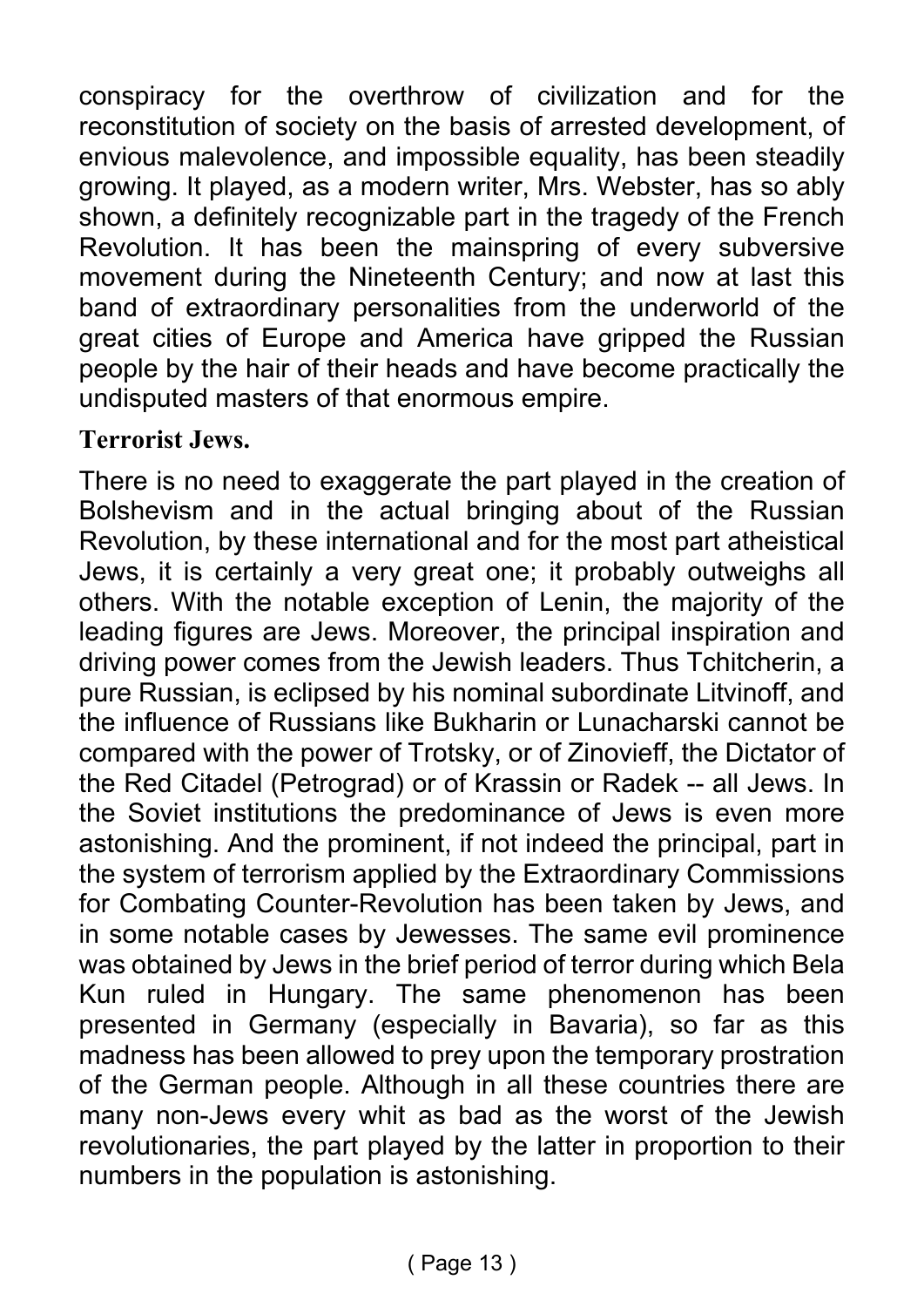#### **'Protector of the Jews.'**

Needless to say, the most intense passions of revenge have been excited in the breasts of the Russian people. Wherever General Denikin's authority could reach, protection was always accorded to the Jewish population, and strenuous efforts were made by his officers to prevent reprisals and to punish those guilty of them. So much was this the case that the Petlurist propaganda against General Denikin denounced him as the Protector of the Jews. The Misses Healy, nieces of Mr. Tim Healy, in relating their personal experiences in Kieff, have declared that to their knowledge on more than one occasion officers who committed offenses against Jews were reduced to the ranks and sent out of the city to the front. But the hordes of brigands by whom the whole. vast expanse of the Russian Empire is becoming infested do not hesitate to gratify their lust for blood and for revenge at the expense of the innocent Jewish population whenever an opportunity occurs. The brigand Makhno, the hordes of Petlura and of Gregorieff, who signalized their every success by the most brutal massacres, everywhere found among the half-stupefied, half-infuriated population an eager response to anti-Semitism in its worst and foulest forms.

The fact that in many cases Jewish interests and Jewish places of worship are excepted by the Bolsheviks from their universal hostility has tended more and more to associate the Jewish race in Russia with the villainies, which are now being perpetrated. This is an injustice on millions of helpless people, most of whom are themselves sufferers from the revolutionary regime. It becomes, therefore, specially important to foster and develop any stronglymarked Jewish movement which leads directly away from these fatal associations. And it is here that Zionism has such a deep significance for the whole world at the present time.

#### **A Home for the Jews.**

Zionism offers the third sphere to the political conceptions of the Jewish race. In violent contrast to international communism, it presents to the Jew a national idea of a commanding character. it has fallen to the British Government, as the result of the conquest of Palestine, to have the opportunity and the responsibility of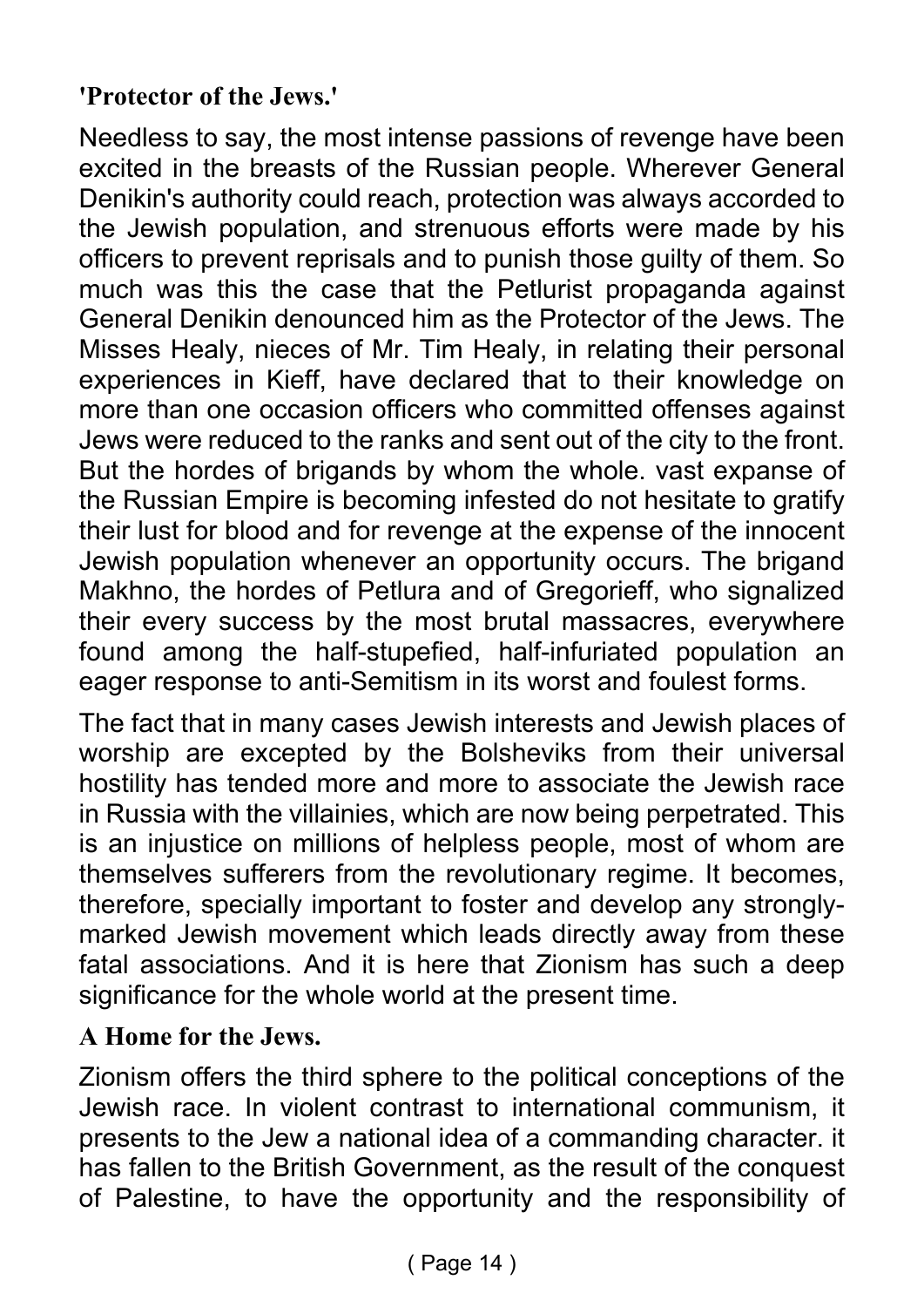securing for the Jewish race all over the world a home and centre of national life. The statesmanship and historic sense of Mr. Balfour were prompt to seize this opportunity. Declarations have now been made which have irrevocably decided the policy of Great Britain. The fiery energies of Dr. Weissmann, the leader, for practical purposes, of the Zionist project. backed by many of the most prominent British Jews, and supported by the full authority of Lord Allenby, are all directed to achieving the success of this inspiring movement.

Of course, Palestine is far too small to accommodate more than a fraction of the Jewish race, nor do the majority of national Jews wish to go there. But if, as may well happen, there should be created in our own lifetime by the banks of the Jordan a Jewish State under the protection of the British Crown, which might comprise three or four millions of Jews, an event would have occurred in the history of the world which would, from every point of view, be beneficial, and would be especially in harmony with the truest interests of the British Empire.

Zionism has already become a factor in the political convulsions of Russia, as a powerful competing influence in Bolshevik circles with the international communistic system. Nothing could be more significant than the fury with which Trotsky has attacked the Zionists generally, and Dr. Weissmann in particular. The cruel penetration of his mind leaves him in no doubt that his schemes of a world-wide communistic State under Jewish domination are directly thwarted and hindered by this new ideal, which directs the energies and the hopes of Jews in every land towards a simpler, a truer, and a far more attainable goal. The struggle which is now beginning between the Zionist and Bolshevik Jews is little less than a struggle for the soul of the Jewish people.

#### **Duty of Loyal Jews**.

It is particularly important in these circumstances that the national Jews in every country who are loyal to the land of their adoption should come forward on every occasion, as many of them in England have already done, and take a prominent part in every measure for combating the Bolshevik conspiracy. In this way they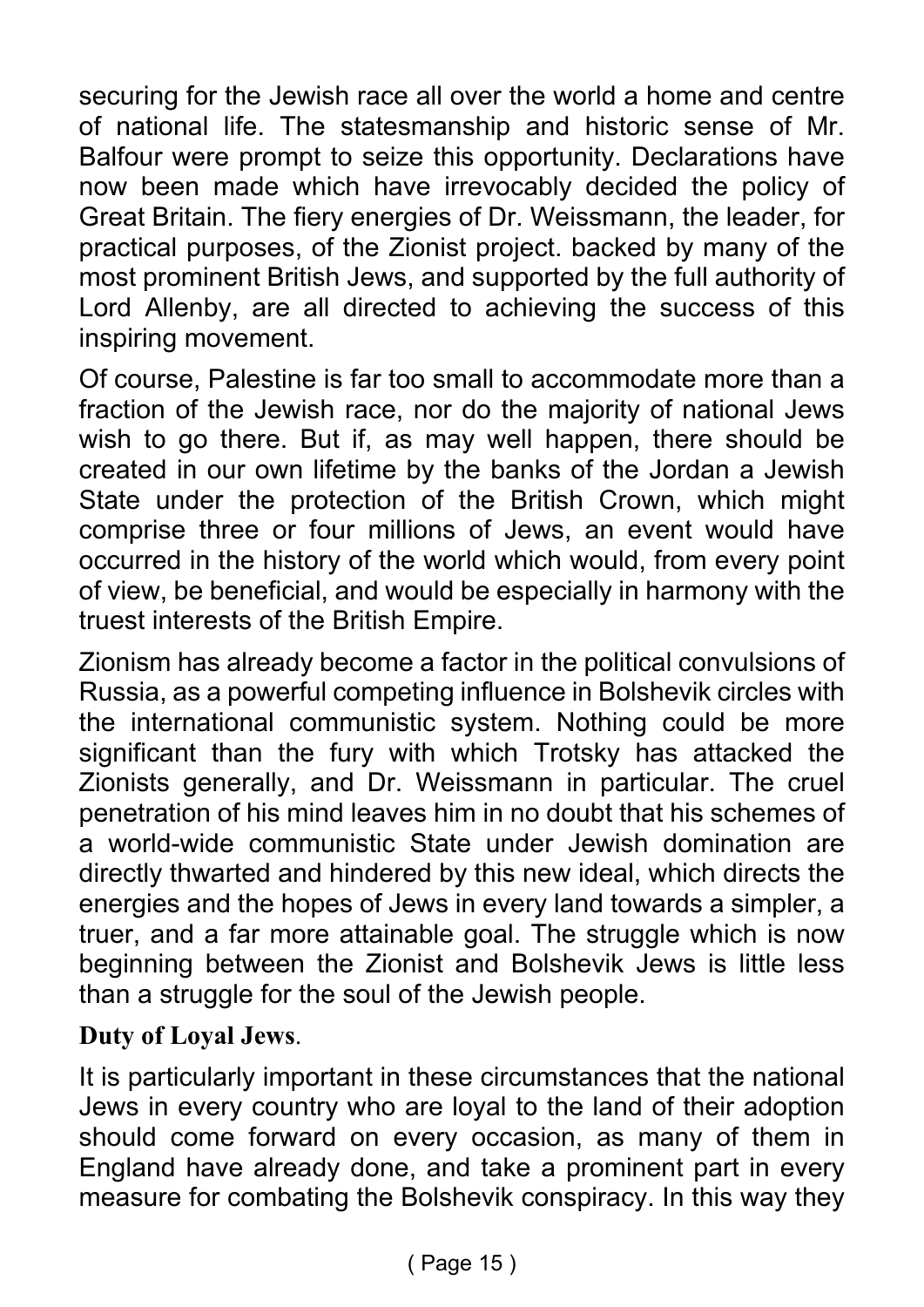will be able to vindicate the honor of the Jewish name and make it clear to all the world that the Bolshevik movement is not a Jewish movement, but is repudiated vehemently by the great mass of the Jewish race.

But a negative resistance to Bolshevism in any field is not enough. Positive and practicable alternatives are needed in the moral as well as in the social sphere; and in building up with the utmost possible rapidity a Jewish national centre in Palestine which may become not only a refuge to the oppressed from the unhappy lands of Central Europe, but which will also be a symbol of Jewish unity and the temple of Jewish glory, a task is presented on which many blessings rest.

#### **Khazar 'Jews' Control Carter's Government**

#### **Top Advisers**.

LIPSHUTZ, EIZENSTAT, RUBENSTEIN, CARP, KIRCHENBAUM, WISE, GINSBERG, LAZARUS, ONEK, SCHIRER.

#### **Foreign Affairs**.

AARON, SCHECTER, TUCHMAN.

#### **U.S. Department of State.**

KATZ, GELB, LINOWITZ, GOLDBERG, PROKOP.

#### **U.S. Department of The Treasury**.

LUBIK, AXELSON, SOLOMON, FREEDLAND, WINOGRAD, HEIMAN, SUCHMAN, HIRCHBERG, SOMMERFIELD.

#### **U.S. Information Agency**.

SILVERMAN, GLAZER. U.S. DEPARTMENT OF LABOUR. MARCUS, CLAUSS, SAMUELS, SHISKIN, ROLNIK, WALLERSTEIN.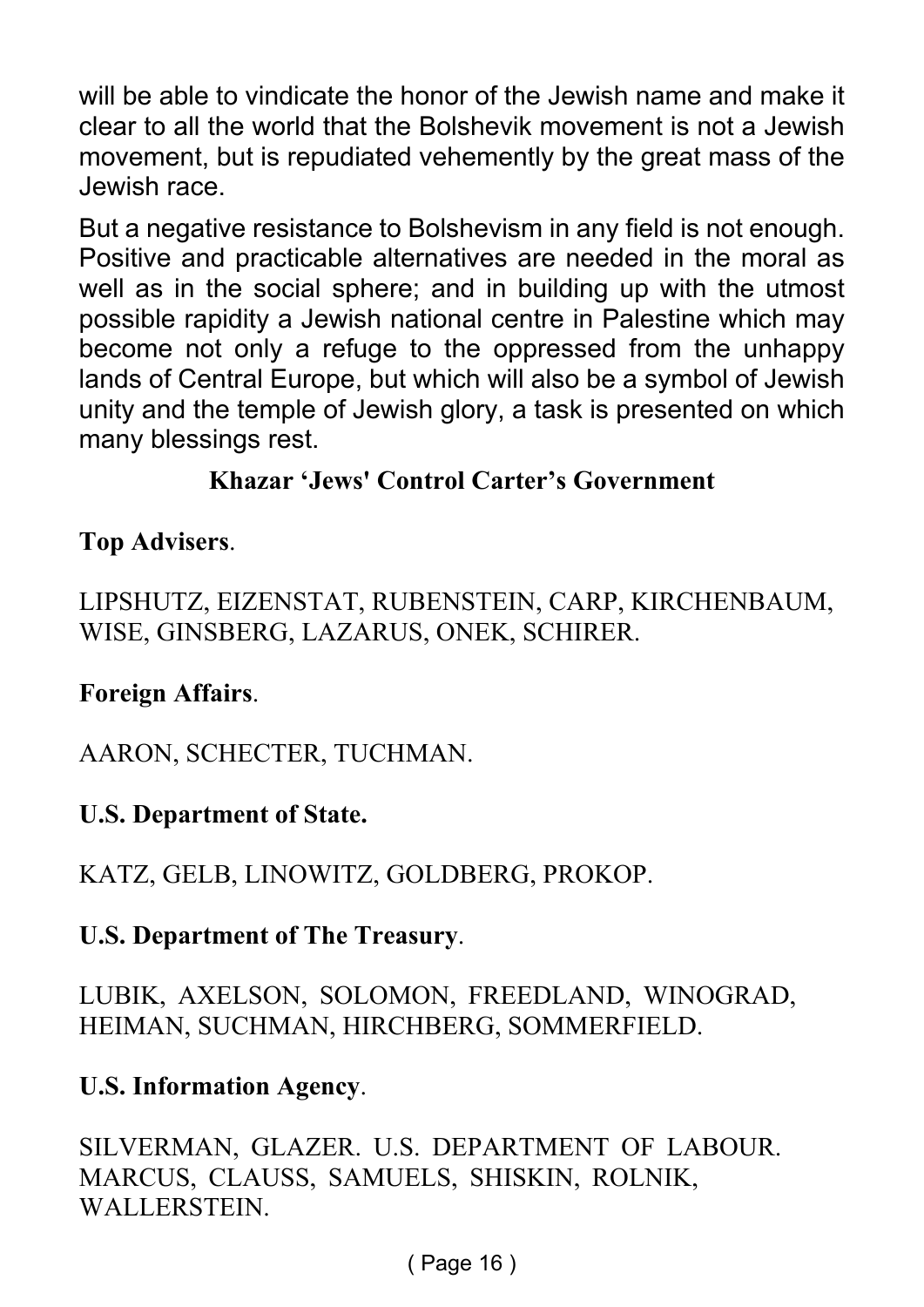#### **Department of Health, Education and Welfare**.

HEINEMAN, MARCUS, SENSER, EIDENBERG, GOLDSTEIN, ROSOFF, TATEL, GOLDBERG, KORNFELD, SELTZER, SCHIFFREN, SPEARMAN, AARON.

#### **U.S. Department of Justice.**

ROSEN, WALD, BAUM, LEVIN, STEIN, MENDELSOHN, DERSHOWITZ.

#### **U.S. Commission on Civil Rights.**

SALTZMAN, GLICK, SILVER, SEIDMAN.

#### **Social Security Administration.**

HURWITZ, TRACHTENBERG.

#### **National Labour Relations Board.**

HOROWITZ, SEGAL, SILVAR, DATZ, ROSENFIELD.

#### **Department of Energy**.

SCHLESINGER, WEISS, GOLDMAN, WEINHOLD, MARVIN, SINGER, LIERSCH, RICKOVER, GOLOSTEIN, ISRAEL.

#### **Department of The Interior.**

ANDRUS, JOSEPH, MENDELSOHN, BETTENBURG, HALLER, KURLITZ, GREENWALT.

#### **Department of Agriculture.**

WEISS, FELTNER, DOLLOFF, STRAUSS.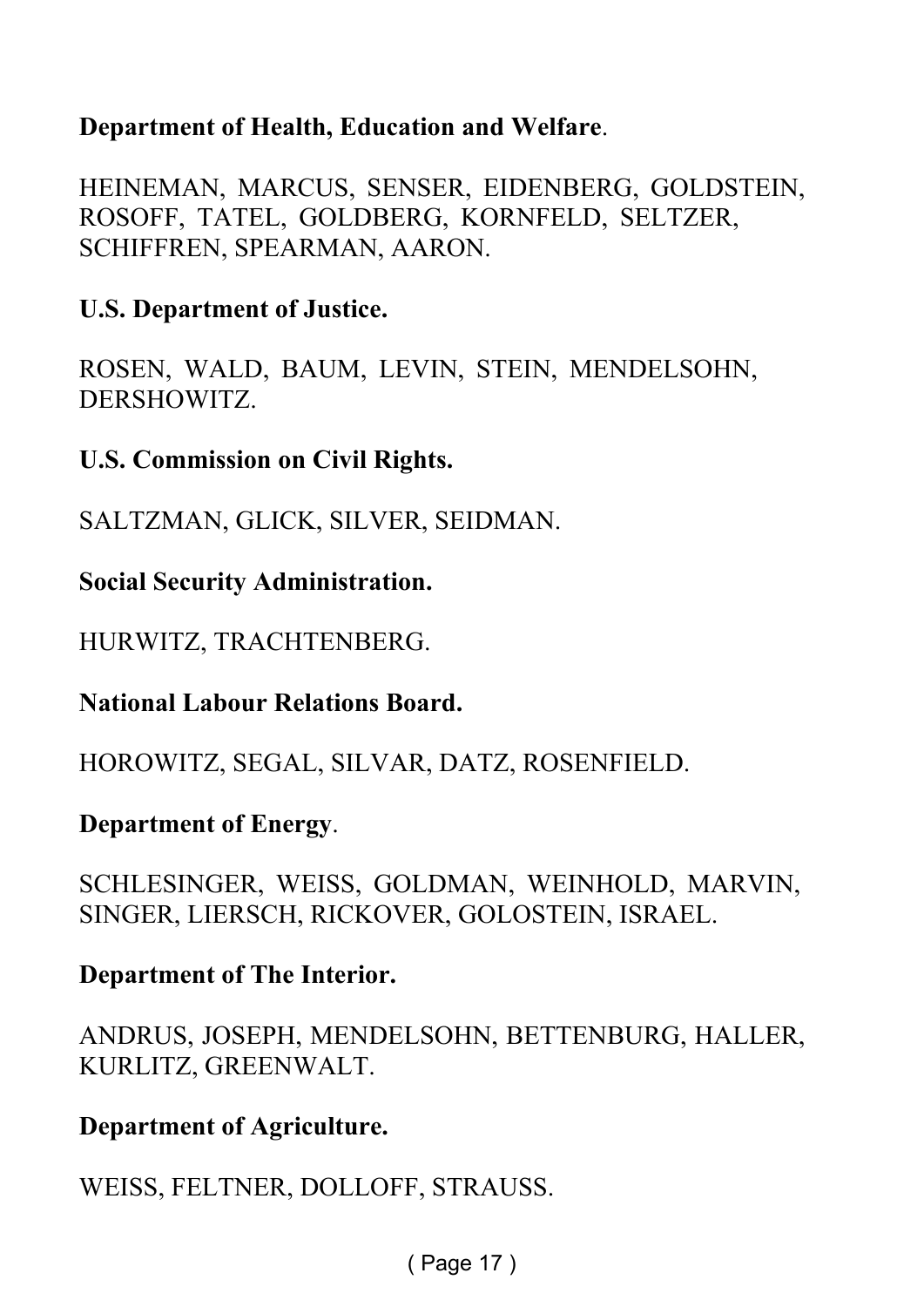#### **Department of Transportation.**

#### BUTCHMAN, SANTMAN, RABING, BIRNBAUM, FINKELSTEIN.

#### **Department of Defence.**

BROWN, SCHRONTZ, FISH, PASCHALL, FREEDMAN, GOLDBERG, MARIENTHALL.

#### **Department of The Army**.

#### ALEXANDER, BLUMENFELD, SOLOMON, DOL OFF, AARON, VOLNER.

And there are many more: where have all the Anglo-Saxons gone?

#### **IN BRITAIN**

England's first revolution began when Charles I refused to borrow money to build up his fleet to protect British merchant shipping. For this purpose he enacted an ancient Anglo-Saxon law and began to tax the ports with "Ship Money." When he extended this tax to cover country towns there was an eruption. Oliver Cromwell carried on the revolution by borrowing money from the Synagogue of Mulheim in Holland through Manesseh Ben Israel. The chief contractor to Cromwell's New Model Army was Fernandes Cavargel, the Great Jew. For these services, Cromwell allowed the money lenders into Britain. (Read: *THE NAMELESS WAR* by Capt. A.H. Ramsay. M.P. for Midlothian).

These Sephardic Jews gained much wealth lending money to the government, financing the slave trade, the tobacco, sugar and cotton plantations in the New World and the expanding industries in England, which were carried on by the employment of children and sweated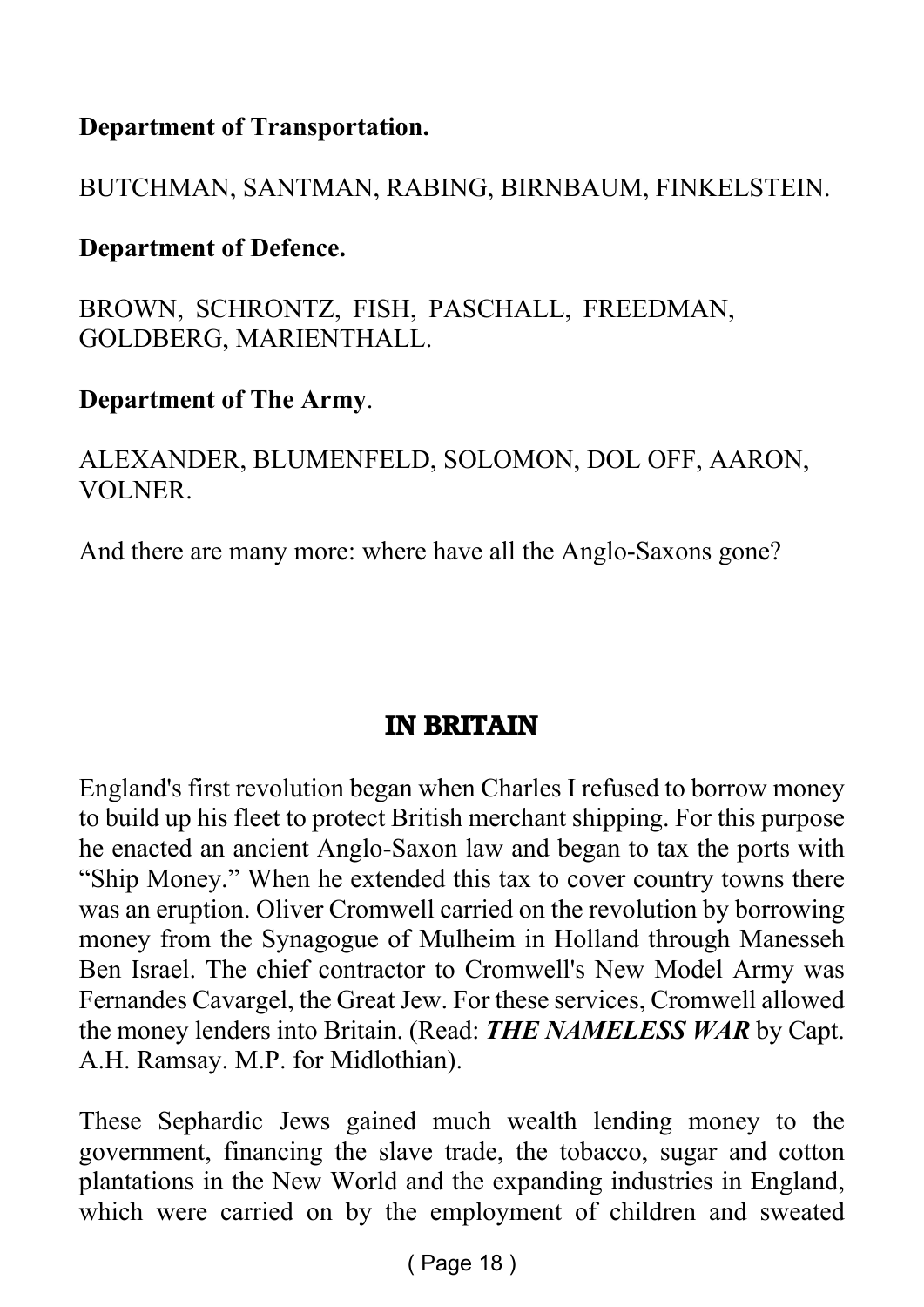labour. Incidentally, the Jews, themselves owned ships in the slave trade and managed the slave markets. This period also saw the beginnings of Freemasonry which enabled the new Jewish immigrants to come into social contact with Christian society. In occult masonry, the temple the adepts were building is the Jewish world government with the Fatherhood of God and the Brotherhood of Man, to reduce all to a one world system of multi-racialism under the Jews.

#### **THE KHAZAR JEWS OR ASKENAZIM.**

At the end of the 18th Century a new type of Jew made his appearance in Britain who was not of Israel stock - the Khazar Askenazim Mongol-Turk who had been converted to Judaism/ Pharisaism in the 8th Century by the decree of their ruler Bhulan. (Read: THE THIRTEENTH TRIBE by Arthur Koestler). They carried on with the Jewish Idea of remaining a cohesive nation within the nations ruled by their own central government of Rabbis and gradually destroying the host nation from within by organized revolution and the destruction of institutions, religion and culture. At the same time they aimed at increasing and building up their own power within the state until they are strong enough to take over complete control of the host community. Theirs is an internal war of calculated deceit and hypocrisy.

Dr. Oscar Levy wrote in 1920: "Jewish elements provide the driving force for both Communism and Capitalism, for the material as well as the spiritual ruin of the world." Maurice Samuel wrote in *YOU GENTILES*: "We are trying to rebuild the world to our needs and to unbuild it for the Gentiles..... We are destroyers, we will remain destroyers forever ..... nothing you will do will meet our needs and demands. We will forever destroy because we need a world of our own."

#### **THE ILLUMINATI.**

Adam Weishaupt, an ex-Jesuit professor turned Satanists founded a secret society, The Illuminati, in 1776 for the destruction of the Christian West. Early members of this society were Mirabeau, Voltaire. Emmanuel Kant. Moses Mendelsohn and the bankers Itzig, Freidlander and Meyer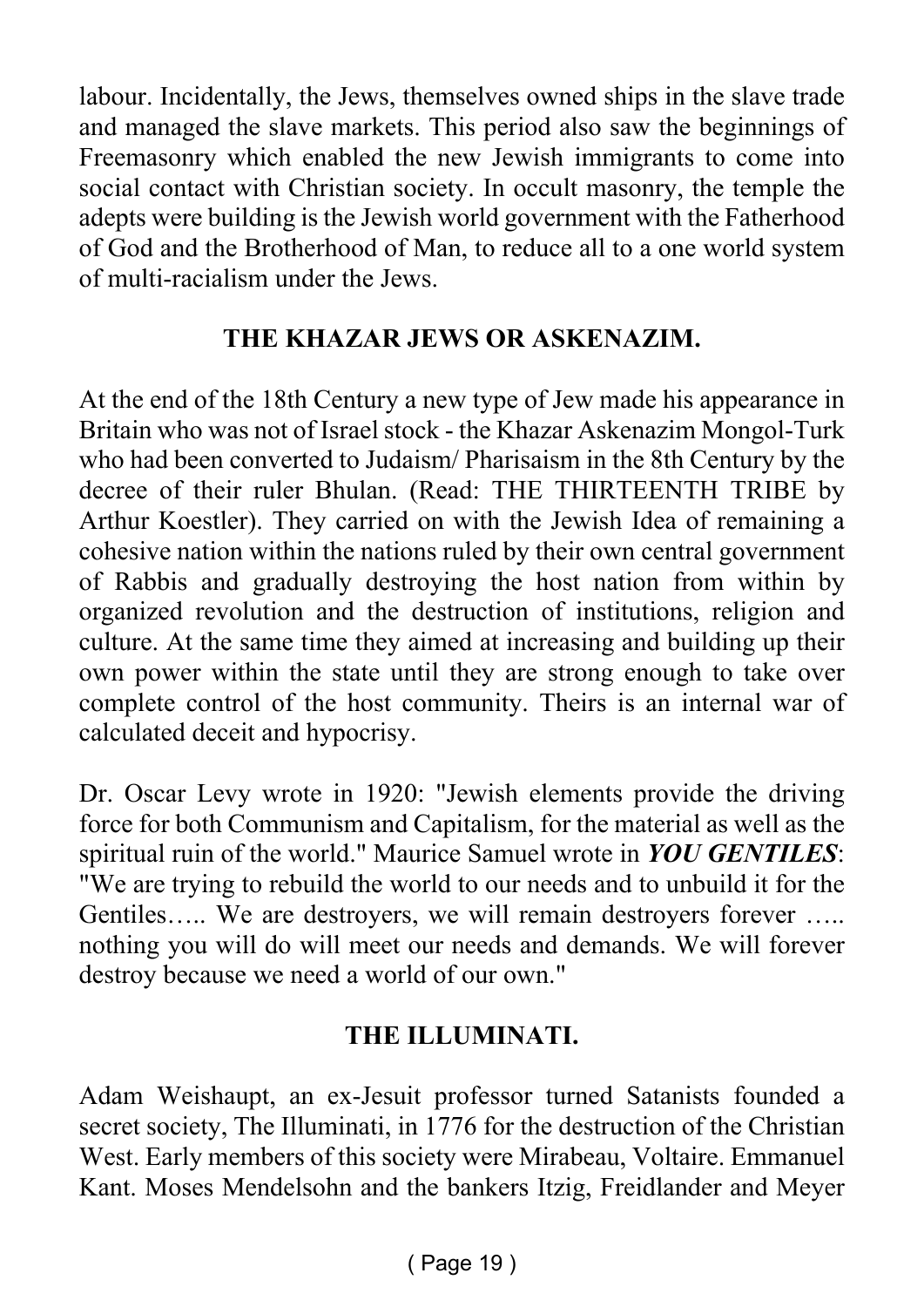Amschal. Weishaupt (Spartacus) began to infiltrate his adepts into the masonic lodges and instituted higher degrees of his own order. During the French Revolution which was taken over by the Illuminati, the right to control the currency fell into the hands of Meyer Amschal, a money lender from Frankfurt. He changed his family name to Rothschild (Red flag) and stated "Give me the right to issue and control the currency of the nation and I care not who makes the laws."

#### **ROTHSCHILD'S CONTROL OF THE MONEY MARKET.**

Nathaniel Rothschild, Meyer's son established the London Branch of the bank. He set up a private communication service with the Continent. He gained news by fast ship across the Channel that Wellington had won the Battle of Waterloo before the official news came through. When Rothschild began selling his government security bonds, prices fell and Rothschild still went on selling. There was panic on the London stock exchange. Everybody thought that the Battle of Waterloo was lost and everybody began to sell. Rothschild bought up stocks and shares for a song and an interest in the Bank of England. When the correct news arrived he was in a strong financial position and the most powerful man in the Kingdom.

#### **THE COMMUNIST LEAGUE**.

The Illuminati formed the Communist League and this became the First Communist International, members of which were, Karl Marx (Moses Mordecai Levi) and Lionel de Rothschild. Rene Groos, wrote in *LE NOUVEAU MERCURIE,* Paris 1927: "The two internationals of Finance and Revolution work with ardour they are the two fronts of the Jewish International ... there is a conspiracy against all nations." Theadore Hertzl, the Zionist leader, wrote in *THE JEWISH STATE*: "When we Jews sink we become a revolutionary proletariat (communistic) and when we rise there rises also the terrible power of the purse (Capitalistic)." The Jew, Blumenthal, editor of *JUDISK TIDSCRIFT* Sweden, in issue No. 57, 1929 wrote: "Only recently our race has given the world a new prophet, but he has two faces and bears two names; on the one side his name is Rothschild, leader of all the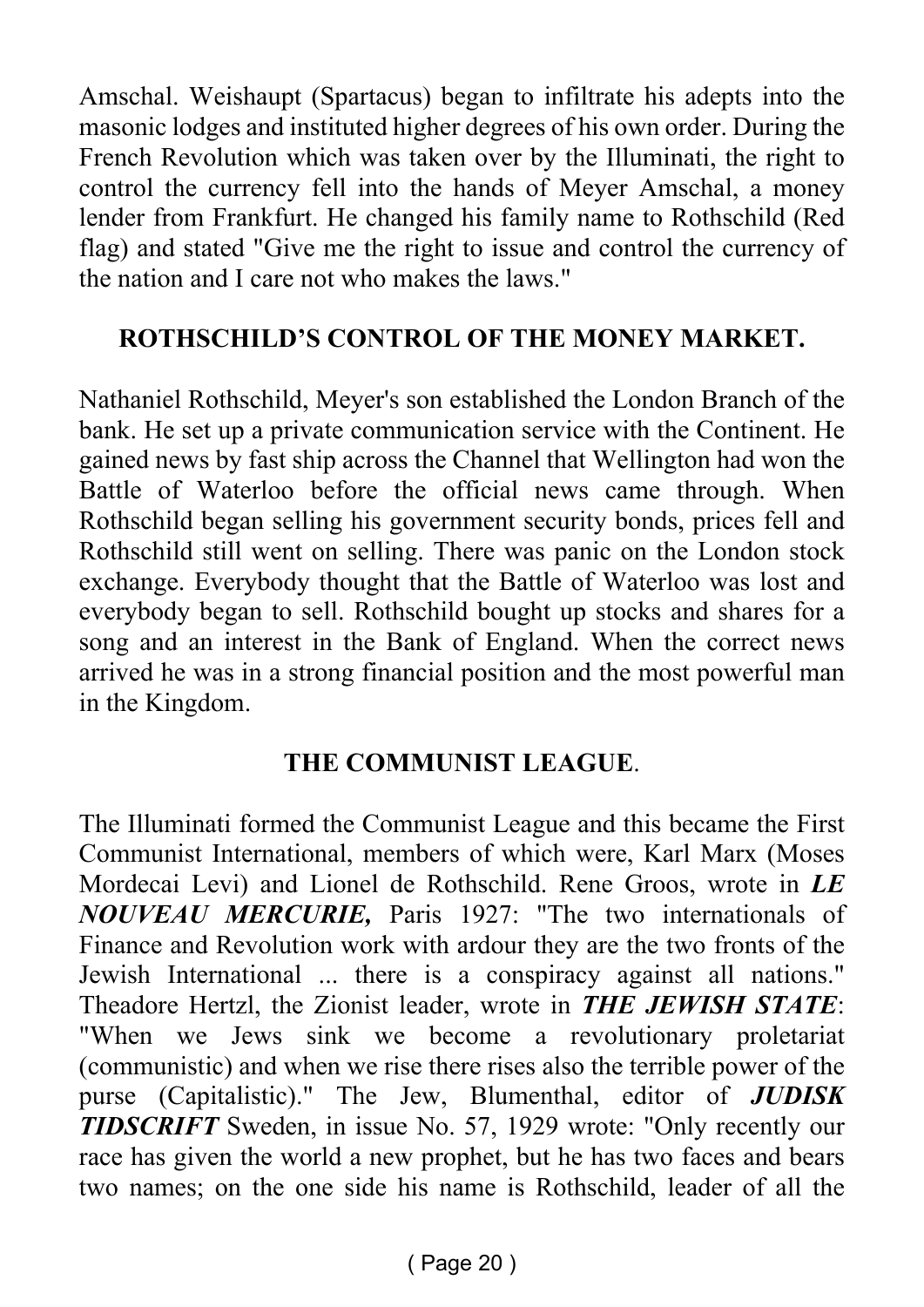Capitalists and on the other side, Karl Marx, the apostle of those who want to destroy the others."

#### **THE COMMUNIST REVOLUTIONS.**

In 1848 the league of Twelve Just Men of the Illuminati commissioned Karl Marx, the son and grandson of Rabbis, to write the Communist Manifesto and in the same year revolutions broke out all over Europe headed by Jews. Benjamin Disraeli, a Sephardic Jew, told the House of Commons in 1852: "The influence of the Jews may be traced in the last outbreak of the destructive principle in Europe. An insurrection takes place against tradition and authority, against religion and property. The natural equality of man and the abrogation of property are proclaimed by the secret societies who form provisional governments and men of Jewish race are found at the head of every one of them." Exactly seventy years after the 1848 outbreaks the same occurred in 1917 in Russia and an attempt was made in Spain. The same thing is now being organized in Britain and the Anglo-Saxon nations using the dupes they have indoctrinated. Both Marx and Lenin stated that the British were too stupid to organize their own revolution and so one must be imported for them.

#### **THE CONTROL OF THE HIDDEN HAND**.

Benjamin Disraeli wrote: "Governments do not govern but merely control the machinery of government, being themselves controlled by the **HIDDEN HAND**." No political party which they do not control will be allowed to obtain power.

Walter Rathenau, a Jewish Banker, wrote in *WIENER FREI PRESSE*, December 24th 1912: "Three hundred men, each of whom knows all the others, governs the fate of the European Continent, and they elect their successors from their entourage." And they now control the Common Market.

Jean Izoulet, a member of the Jewish Alliance Israelite Universelle, wrote in *PARIS LA CAPITALE DES RELIGIONES*, 1932: "The meaning of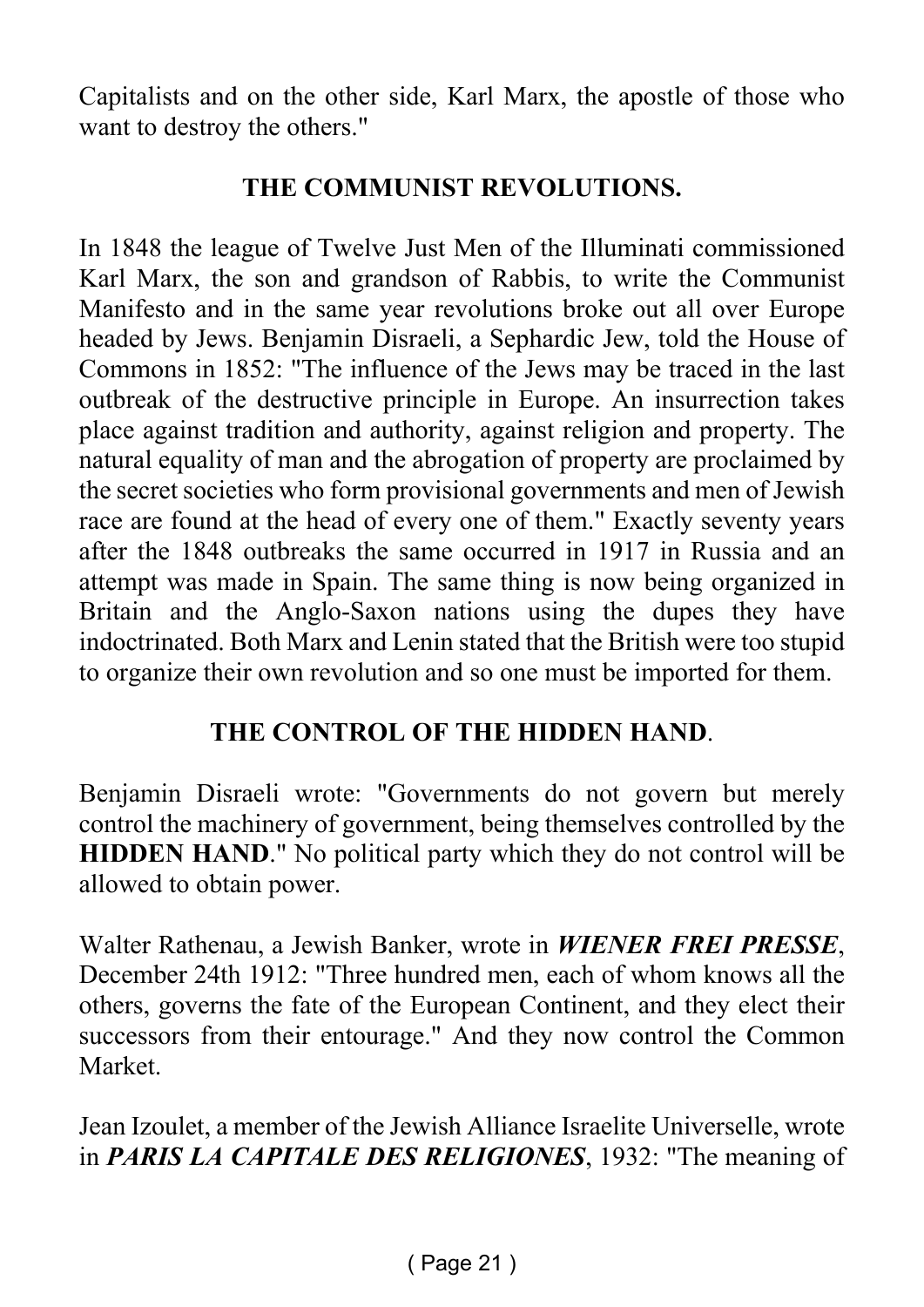the history of the last century is that today 300 Jewish financiers, all masters of lodges, rule the world."

On the BBC programme, *TWENTY FOUR HOURS*, 14th April 1971, it was stated concerning the ICI take-over of United States chemical concerns: "Three hundred men control world industry."

Andre Cheradame wrote in *LA MYSTIFICATION DES PEUPLES ALLIES* "For some years a group of financiers whose families for the most part are of German-Jewish origin has assumed control of political powers and exerts a predominant influence over Lloyd George. The Monds, Sassoons. Rufus Isaacs, those known as the representatives of international banking interests, dominate old England, own its newspapers and control elections."

#### **KHAZAR JEWS MOVE INTO BRITAIN**.

The Khazar Jews remaining in Russia were influenced by information from their racial relatives in the West and Douglas Reed, a foreign correspondent in both wars, notably in Russia, wrote in *FAR AND WIDE*: "Political Zionism and Soviet Communism grew up side by side in Jewish areas of Czarist Russia, with families living under the same roof tree ….. the destructive achievement, in both the Zionists and Communist aspect came from the Jews in the Russia of the Romanoffs; THAT 1S THE KEY TO THE PRESENT AND THE FUTURE. The Jews who made those two great movements WERE NOT SEMITES: on that point all qualified authorities agree; their forebears never knew 'the hills of your ancestors'." These Khazar 'Jews' began moving into Great Britain, France and the United States in the 1880's after one of their number, Hesia Helfman, on the instructions of her lodge, had murdered the reforming Czar Alexander II. His son, Alexander III clamped down on all reforms and put the Jews back into their ghettoes. The Sunday Telegraph of 9th March 1975, previewing the book, *EAST END RADICALS* by William Fishman, quotes as follows: "The religious and tribal communities, led by the rabbis and centred on the synagogue and House of Study, preserved islands of Jewish identity in a foreign sea. But the Jewish 'Illuminati', the descendants of the 18th century enlightenment,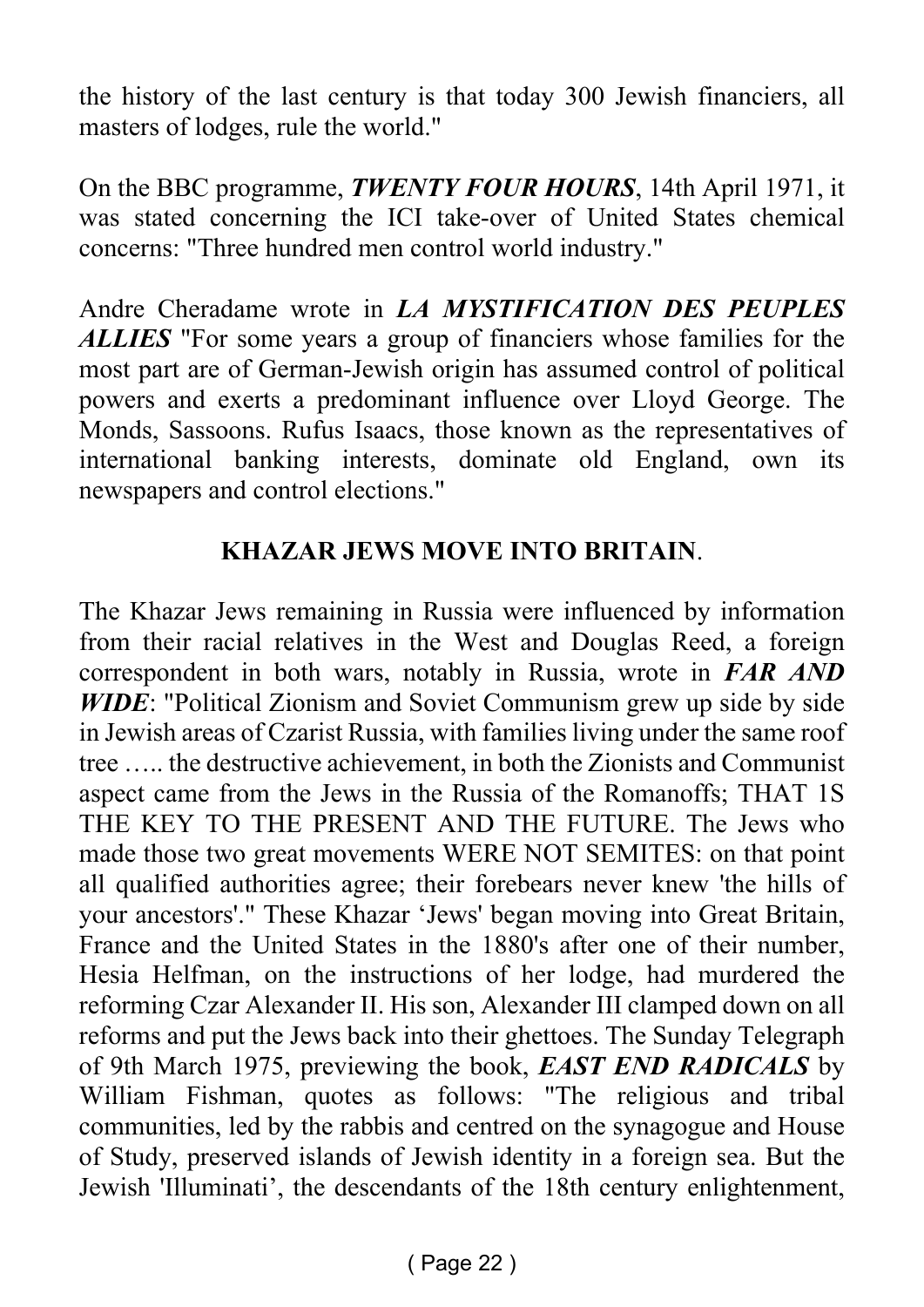the radicals of various strains such as the Anarchists, social revolutionaries and Marxists, rationalists and secularists' carried on the class war and the fight against autocracy from the heart of the East End ghetto. They were the same breed as the Jewish idealists who helped to make the Russian Revolution before being devoured by Stalin (a national communist). From London, Manchester, Paris and New York they carried on plotting the overthrow of Czarist Russia and the revolution in the country which had given them sanctuary.

#### **PLANNING THE REVOLUTION FOR BRITAIN**.

While the Communists planned for open revolution the Khazar Kahilla  $(leafship)$  realized that the Anglo-Saxon-Celtic nations homogeneous society, undergoing a Christian social revival, commenced by John and Charles Wesley, would not take part in a revolution instigated by a foreign element and so other methods had to be devised. Firstly to use bogus theories and propaganda dressed up as science and learning in order to re-educate the people and to arouse them to destroy their own culture, institutions and religion and secondly to aggravate the religious quarrels especially in Ireland. Amongst all nations there is an element which wishes to be free from the restraints of traditional discipline which governs the family, the society and national life and if a nation can be made to lose faith in itself and its culture, alien philosophies which seem to offer a solution will be accepted.

There were certain young men of the upper and middle classes who were seeking power and position but to whom the moral restrictions placed upon them by the Christian Society of Victorian England were irksome and intolerable. They had been influenced by the writings of Plato, Ingersoll, Darwin, Paine, Jeremy Bentham and others and became interested in the works of Karl Marx. In *the Protocols of the Learned Elders of Zion*, it is written in Protocol II: "For them let that play the principle part which we have persuaded them to accept as the dictates of science (theory). It is with this project in view that we are constantly, by means of our press, arousing the blind confidence in these theories ... Do not suppose for one moment that these statements are empty words: think carefully of the successes we arranged for Darwinism (evolution),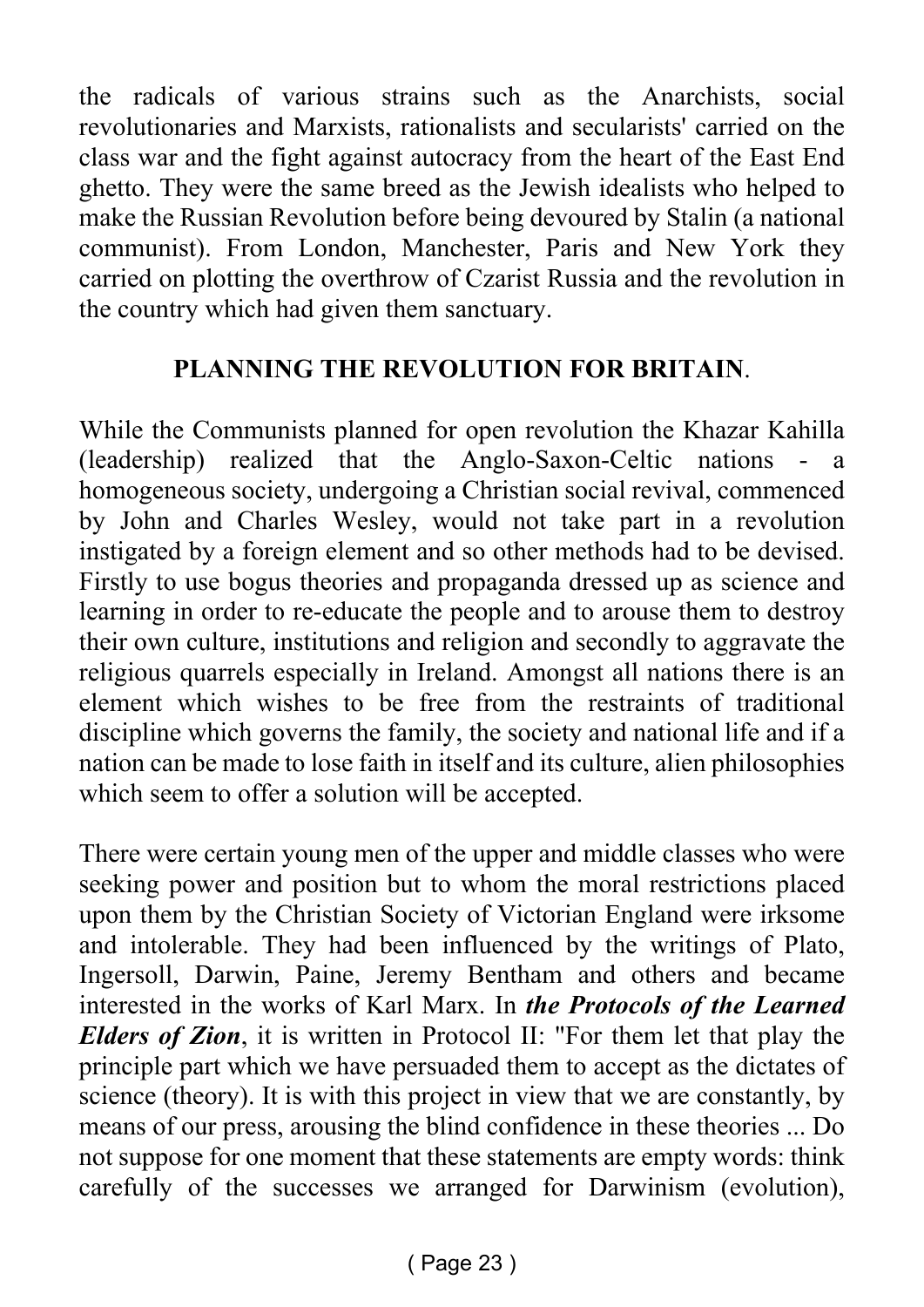Marxism (communism), Neitzcheism (socialism). To us Jews, at any rate, it should be plain to see what a disintegrating importance these directives have had upon the minds of the Goyim."

Victor Gollantz, a Khazar Jew, established a publishing company to print, publish and distribute communist and socialist literature. One of the earliest publications was "The Ragged Trouser Philanthropists."

#### **THE FABIAN SOCIALISTS**.

The Fabian Society was formed in 1883 to work for revolution not by a worker's uprising but by what Sidney Webb called "The Process of Gradualism." It gained its name from the Roman General Quintus Fabius Cunctator, 'Fabian the Delayer' who fought his battles using the tactics of caution and delay. In 1884 George Bernard Shaw, a member of the Marxist Democratic Federation which was led by the Khazar Henry Myers Hyndman, joined the Fabians. Shaw told the German socialist, Bernstein, also a Khazar Jew, that he wanted to make the Fabians the Jesuits of Socialism. Shaw wrote: "The working class want to be bourgeoisie. It is people like myself of the upper and middle classes who are the revolutionary element in society. The proletariat are the conservative element." Among the prominent Fabians of those days were Edward Carpenter (Poet Laureate of Socialism), Havelock Ellis (Apostle of free love), Keynes (homosexual economist), Sidney Webb (Lord Passfield), Beatrice Webb, Annie Besant (Theosophist controller of the Free Thought Publishing Co.) and C. Wilson (an Anarchist editor of the paper, "Freedom.").

The Fabians embarked upon a policy of penetration of educational establishments and institutions, the indoctrination of young scholars political parties and the Civil Service. We have seen the results of their labours in the traitors Philby, MacLean, Burgess and Blunt and many others in the educational system, the church, the Civil Service and the mass media, working away for the ultimate destruction of our own people.

#### **THE LONDON SCHOOL OF ECONOMICS**.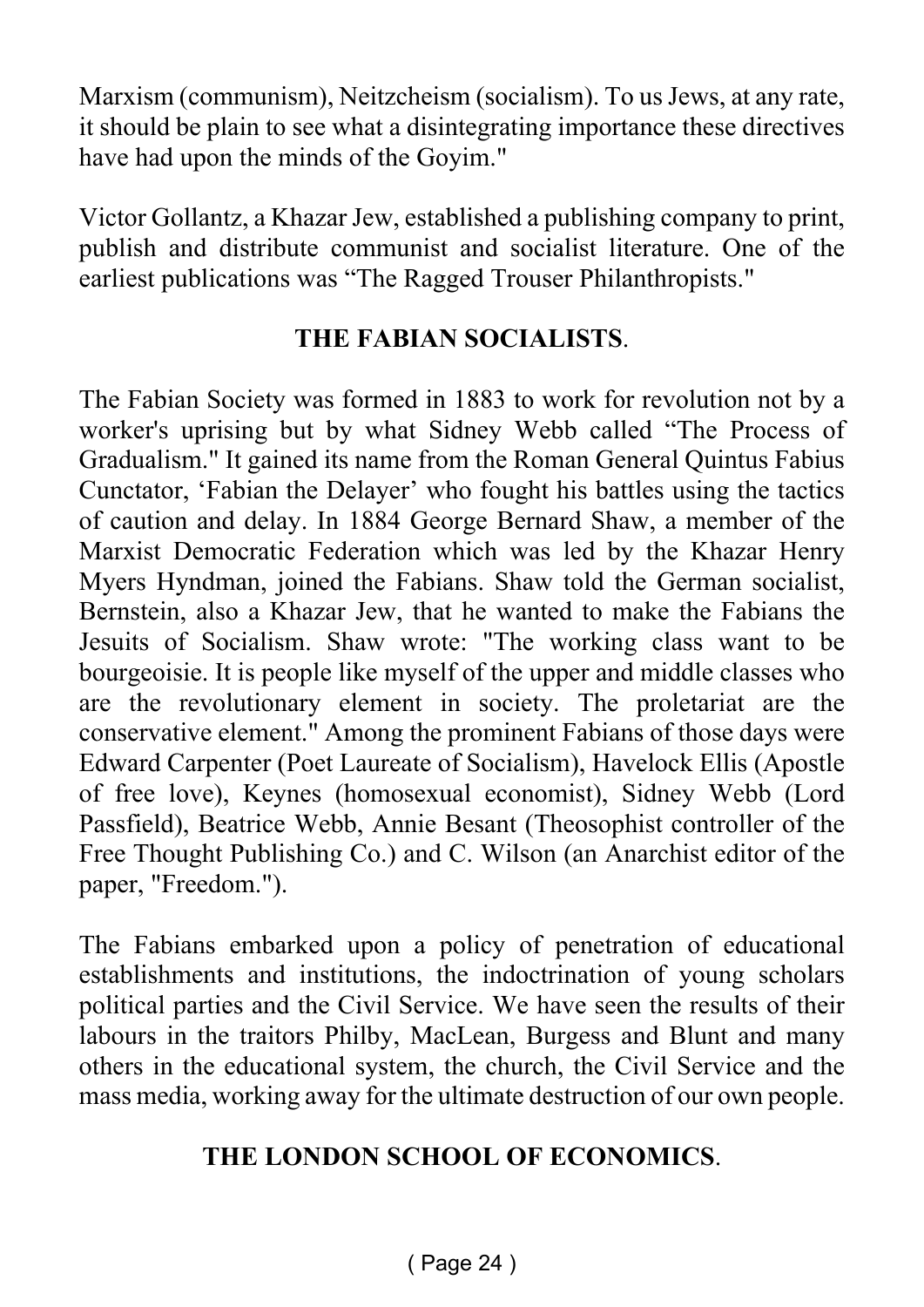In 1894, Sidney and Beatrice Webb established the London School of Economics with a legacy left by a member of the Fabians. This school was endowed in 1929 by a millionaire Jewish banker, Sir Ernest Cassell "to train the bureaucracy of our future socialist state." Its principal was Harold Lasky, a Marxist revolutionary. New faculties were established in the universities in the fields of Psychology, Sociology, Politics, Economics, Anthropology and additions and changes were made in direction in the fields of Biology and Philosophy to suit the induced trend of the mindbenders. At the London School of Economics students from the colonies and protectorates in Africa, Asia and the West Indies are trained in the theories and methods aimed at the ultimate destruction of the British Commonwealth and Empire and the establishment of a world government.

#### **THE SECOND KHAZAR INVASION.**

Between the two world wars a great number of English speaking aliens with odd sounding names, many with university degrees came in from Germany, Austria and central and Eastern Europe. They were mostly Marxist atheists. They took up teaching posts in the new faculties and began the indoctrination of the younger generation of the British people, and so you see why middle class girls at universities become harlots and dope addicts and end up as scruffy women's' libbers parading about with placards in the streets advocating the murder of unborn members of our race.

These Khazar aliens poured scorn on the Christian faith, Christian ethics, patriotism, nationalism and Christian culture so that sound philosophy, theology, history and educational methods were supplanted by false theories and endless social experiments and researches to change society. These men and women, so indoctrinated, are now at work indoctrinating the youth of our nation thinking that they are changing society to make a better world and oblivious of the ultimate end for which their training has been planned. They are lecturers in universities, teacher training colleges, Theological colleges: they are editors, reporters and journalists on the newspapers and periodicals, they are librarians, they are in the TV studios, the theatre and in the film industry, under the control of their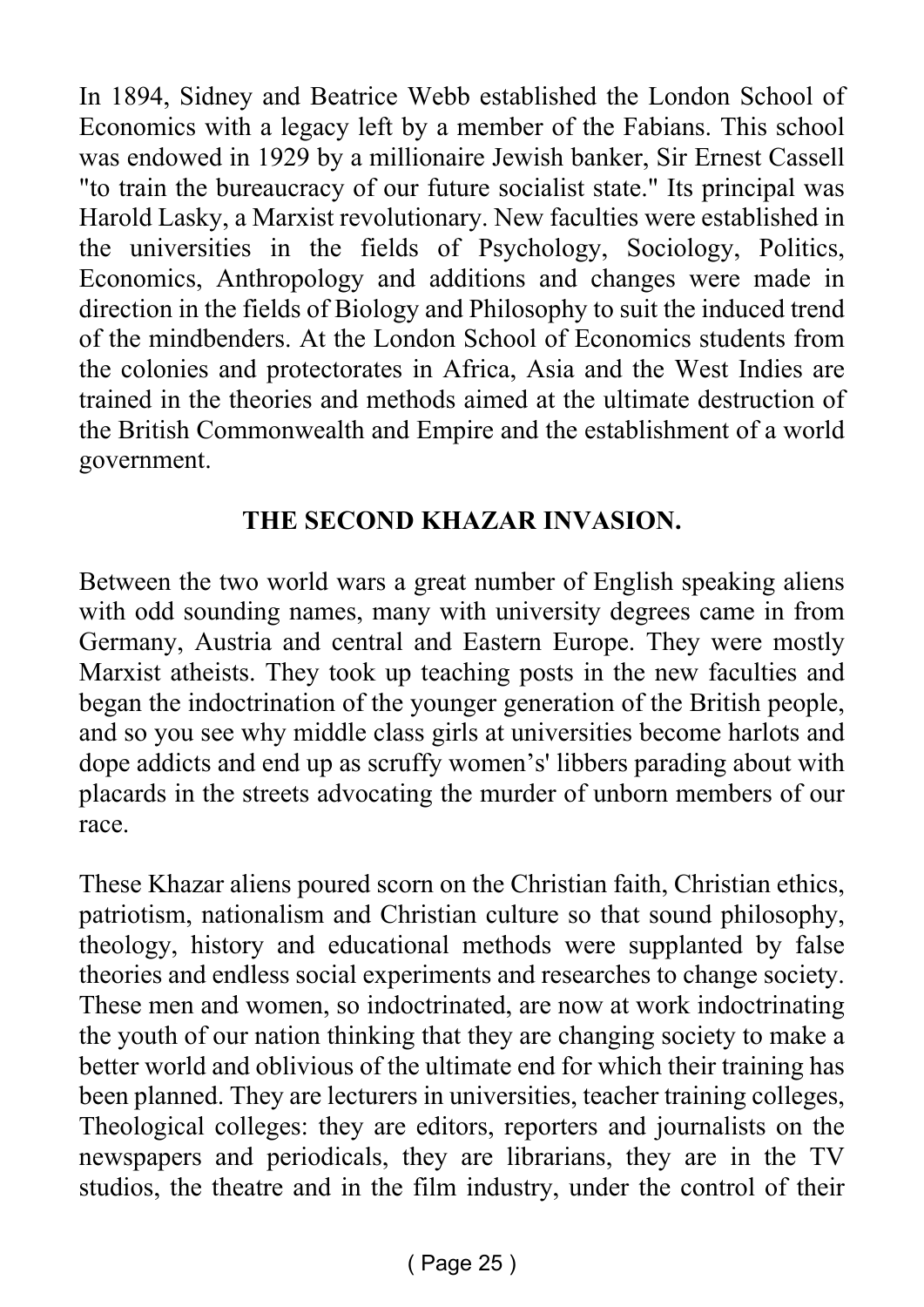masters who are working behind the scenes. So indoctrinated are they that they feel insecure when any other belief or philosophy is presented to them.

Protocol IX states: "We have got our hands into the administration of the Law, into the conduct of elections, into the press, into the liberty of the person, but principally into education and training as being the cornerstone of a free existence. We have fooled, bemused and corrupted the youth of the Goyim by rearing them in principles and theories which are known to us to be false although it is by us that they have been inculcated."

Among those engaged in education, public instruction and public information are representatives of the Khazar 'Jews' of various grades, (many of whom have now taken English names). and fellow travellers, making sure that the tempo of revolution is maintained, plugging any gaps that may occur, taking advantage of any weakness in society, devising new laws and new tactics as the situation arises and reporting back any difficulties to their inner ring who can pull political strings, since they are well represented in the House of Lords and the House of Commons. The Race Relations Acts are an example of this, since our racial destruction is one of the prime aims of the Khazar Jews. They are using the legal system to keep our mouths gagged and our hands tied behind our backs so that we cannot protest, while they mongrelize our race with the Negroes and Asiatics they have allowed into our country for the purpose.

#### **THE DESTRUCTION OF THE FAMILY**.

We are being submitted to waves of pornographic filth by the mass media, especially by the television screen. In Protocol XIV we read: "In countries known as progressive and enlightened we have created a senseless, filthy and abominable literature." In order to destroy the family, attacks began on the natural modesty of the Anglo-Saxon-Celtic peoples in the newspapers and cinemas with lewdness to play on the sexual instincts. The tempo gradually increased aimed at the breakdown of family life upon which the national life depends. Having sexually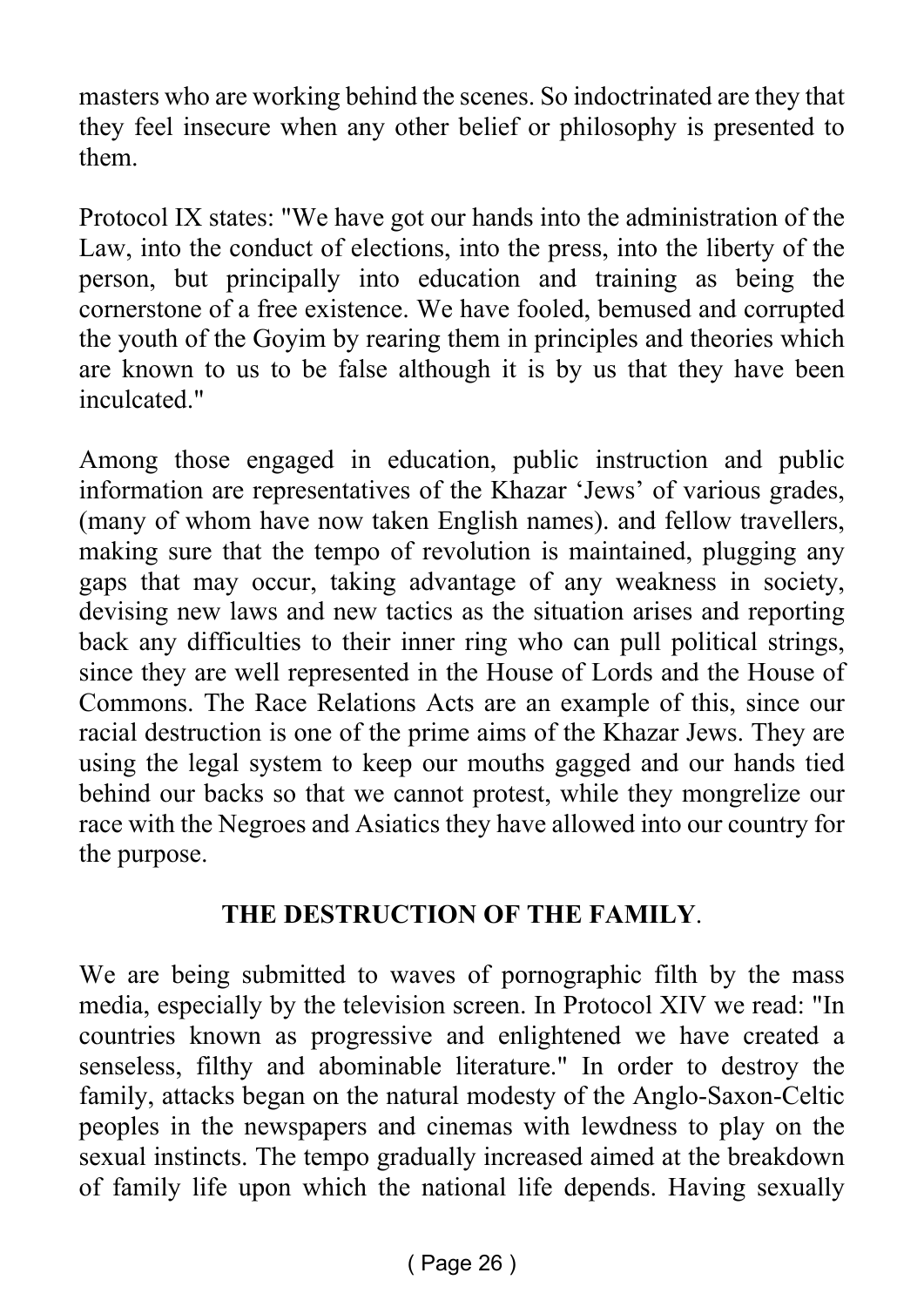aroused teenagers, methods were devised to control the problem by sex education which further inflamed the desires and so free contraceptives are offered to children to protect against unwanted children. Youths are being inducted into homosexuality as part of the programme. All this loosens self respect and respect for others. Dr. Stanlay Ellison, Chairman of Responsible Society, stated "Certain organizations are out to undermine the security of the family and to ensure that adolescents engage in sexual intercourse at the earliest opportunity. He mentioned The Family Planning Information Service booklet "*Straight Facts About Sex*" and the teenage magazine "*Mirabelle*." He stated: "Presumably the government (Labour) fears that the older relatives, who might be parents, would hope to dissuade their young from premature intercourse."

On the TV screen and in the mass media a policy of progressive degradation is used to debauch the race gradually with sexual filth, permissiveness and persuasion to racial integration. The Khazar 'Jews' Winogradsky and Bernstein, in 1978 showed a filthy film of sexual debauchery on the TV to the music of Handel's Messiah and particular exception was taken by Christians to the use of the Hallelujah Chorus. On the 16th of December 1979 a Jewish film was shown, full of homosexuality and immodesty. This film was unfit to be shown in a Christian country. It was a disgusting parody of the Crucifixion, of the Roman Catholic religious orders, of the Roman Catholic Mass and the rite of Holy Communion. It was a parody of all that the Christian Church holds sacred and was in the spirit of the French, the Russian and the Spanish revolutions in which revolt is stirred up by the Khazar Jews. Apartheid seems to be the only answer to these two cultures since the Anglo-Saxon-Celt looks upon the sexual life of man as allied to the spiritual for the production of children, while the Khazar 'Jew' seems to treat all men as animals and therefore seeks to reduce men to the level worse than beasts.

Granada TV is part of the monolithic organization owned by the multi-millionaire Lord Sydney Bernstein who is an Eastern European Khazar 'Jew' and Associated TV is owned by Zionist multi-millionaire Lord Lew Grade (Winogradsky) another Eastern European Jew. How do these aliens who come into this country with next to nothing become so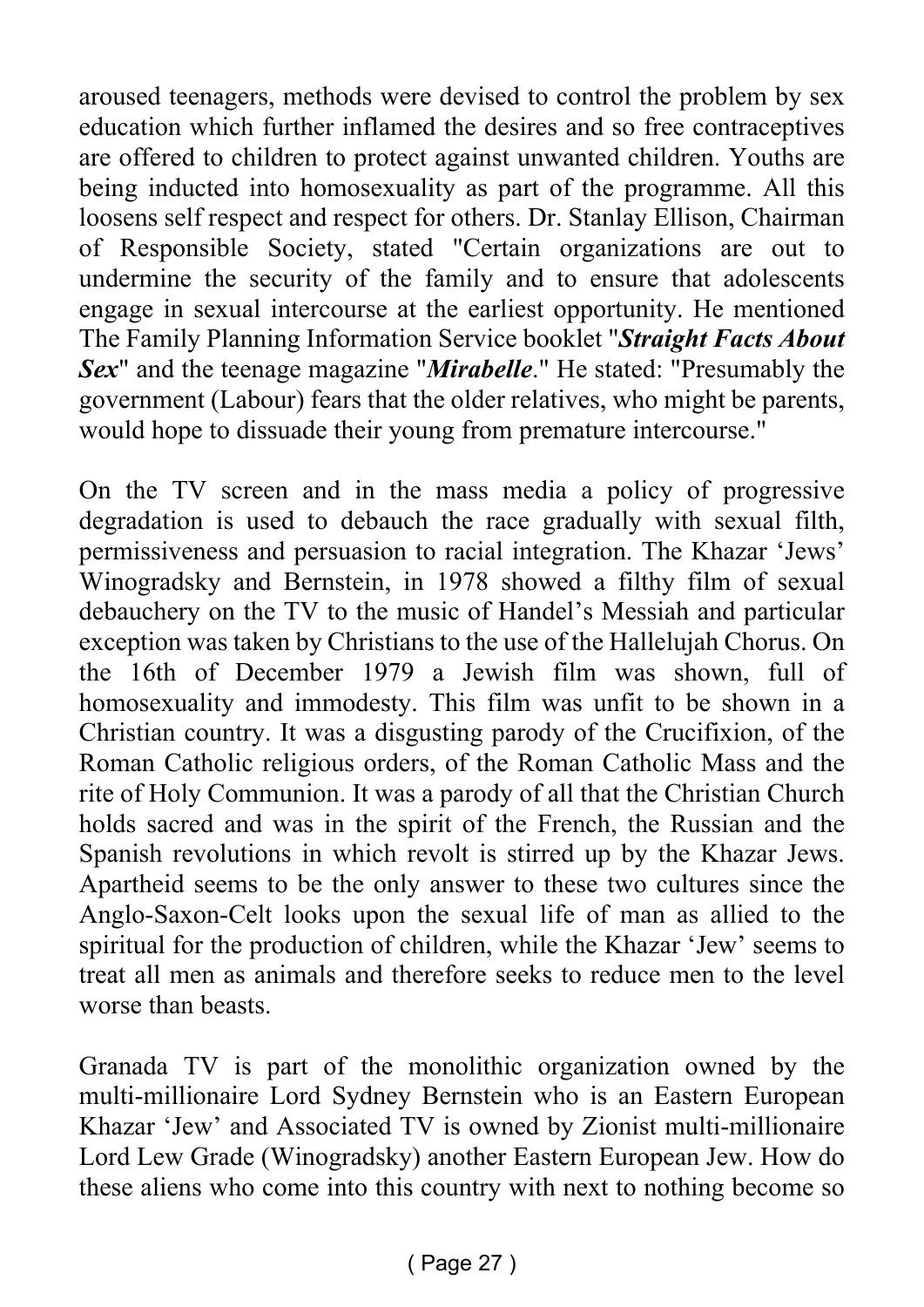rich? Because we have traitors of our own race who think only of riches and because the Khazars in accordance with Deuteronomy 23:19-20 only lends his racial compatriots money without usury but charges usury to the Goyim.

#### **THE ACTIVE REVOLUTION**.

The Khazar Jews in this country have complete control of the left-wing of the Labour Party. Top Khazar Communist from Russia, Comrade Ponomarev from the Kremlin (Daily Telegraph 13/10/76) was invited by the Labour Party's International Committee, Chairman Ian Mikardo, to visit Britain. The Khazar Jews have scheduled Britain as a future colony of the Soviet Union. Mikardo stated (Daily Tel. 27/11/ 76) that the Labour Party would play a full administrative part in the Socialist International. Ponomarev was a close friend and confidante of Joseph Stalin and has an obnoxious record as had his former boss, Shalepin. The communist assassin Alexander Shelepin, head of the KGB came into Britain as the invited guest of Len Murray. Jack Jones defended this trip by Shelepin the Communist assassin. (Daily Telegraph 3/4/75).

In May 1969 the organ of the Trotskyite-Marxist group "The International" stated the following concerning the spreading of their struggle in Northern Ireland ...."to the outlying areas of the British Isles where, just as in Northern Ireland economic depression combines with a feeling of national oppression. Likewise in the Black ghettoes of the big industrial cities, who would predict that in the next few years the events of Derry will not be repeated in a more explosive form."

The IRA Provisionals are part of a world terrorist organization controlled by the Fourth Trotskyist International whose secretary-general is Dr. Ernst Mandel, a Khazar Jew, domiciled in Belgium. This organization plans for the destruction of both the Northern Ireland Administration and the Southern Ireland Dial and the establishment of a communist state on the model of Cuba. Following this there will be an attack an England and Scotland. Dr. Mandel organized joint Trotskyite IRA Provisional gatherings dedicated to this revolution in England (Daily Telegraph 27/2/72). The Daily Telegraph reported on 3/13/72 that a top KGB agent was in Dublin for the provisional conference and that Dr. Mandel stayed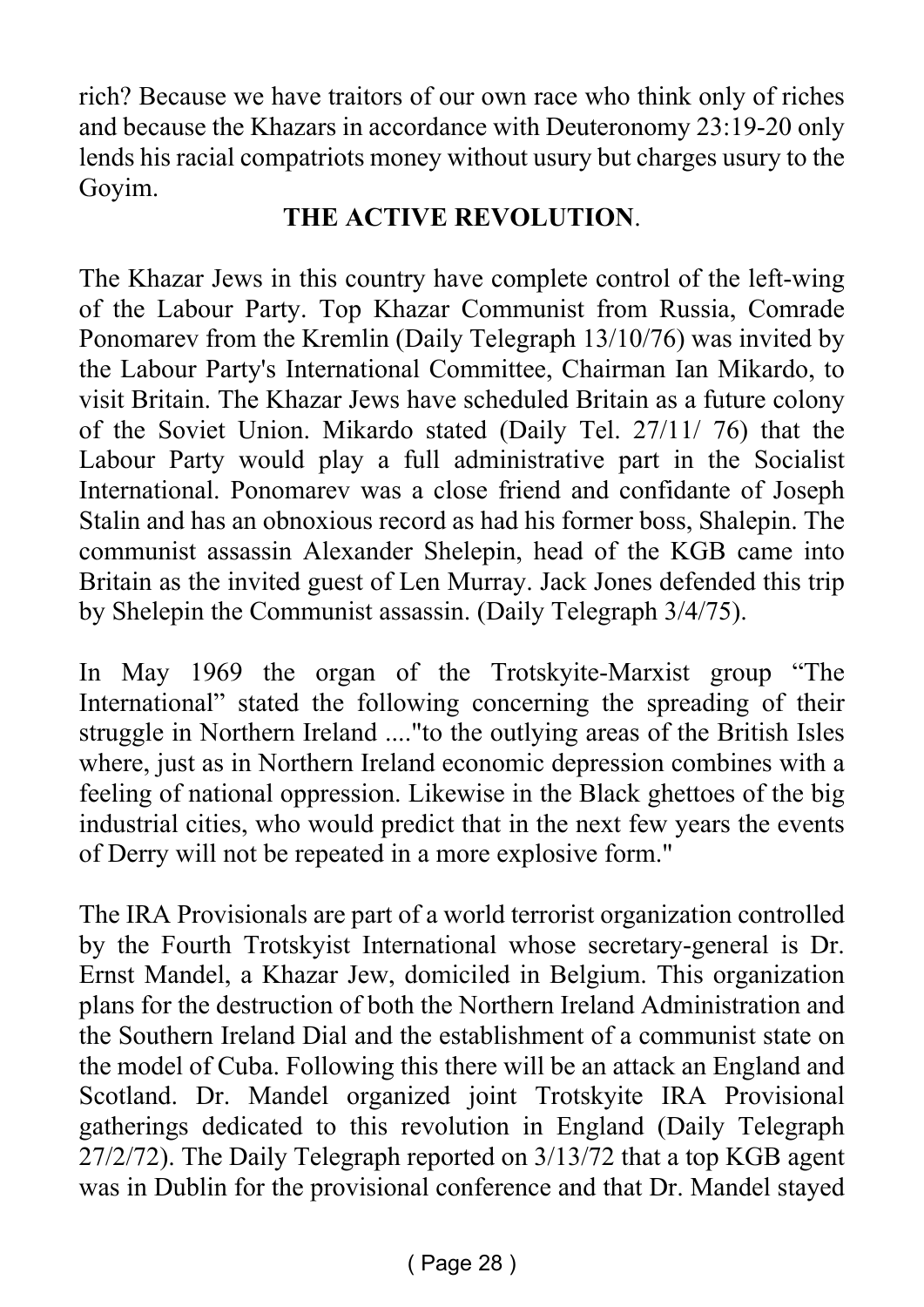at the Four Courts Hotel, Dublin. The letter bomb and the parcel bomb were invented by the Khazar 'Jews' in their campaign to get control of Palestine and the first bomb went off at the Colonial Office on September 3rd 1947 (Daily Telegraph 15/2/ 1948). This training was given I.R.A. members by Cohn-Bendit's organization at the Sorbonne. A mysterious Trotskyite camp was held at Axminster, Essex by some very un-British people. Here was planned the future strategy for the destruction of Britain. The British government have consistently failed to take the hard-line in Northern Ireland due to Khazar Jew influence in government and have helped the IRA as have the BBC and the ITV.

The World Council of Churches, on the recommendation of the British Council of Churches made substantial grants to the racist black power magazine "*Race Today*" published in Brixton. One editorial of this magazine stated: "Our policy is to assist the black population (of Britain) to manifest its revolutionary potential...black people ... will be one of the most potent forces of revolutionary change in Britain." Andrew Young, a mulatto with Jewish blood in an ABC News documentary in the United States, called for the wiping out of Western Civilization: "And if the White West is incapable of brotherhood with the coloured peoples then this small body of coloured people - black people within the West - may be the revolutionary vanguard that God has ordained to destroy the whole thing."

#### **THE SOCIALIST WORKERS PARTY**.

This party was on the TV screen in 1979 openly stating that they aim at bloody revolution in Britain and that nothing else would appease them. This is a revolutionary Trotskyite group and each issue of the "*Socialist Worker*" bluntly states "There is no parliamentary road." Trotsky regarded the mass murderer Stalin as too moderate. The founder of the Socialist Workers Party was the Khazar Jew Ygael Gluckstein, an Israeli citizen, who goes by the name of Tony Cliff. His wife, Chanie Rosenburg, is well known in the left-wing teaching profession. Gluckstein/Cliff is currently the editor of the *SOCIALIST WORKER*. (1978). These are the people who would slaughter two thirds of the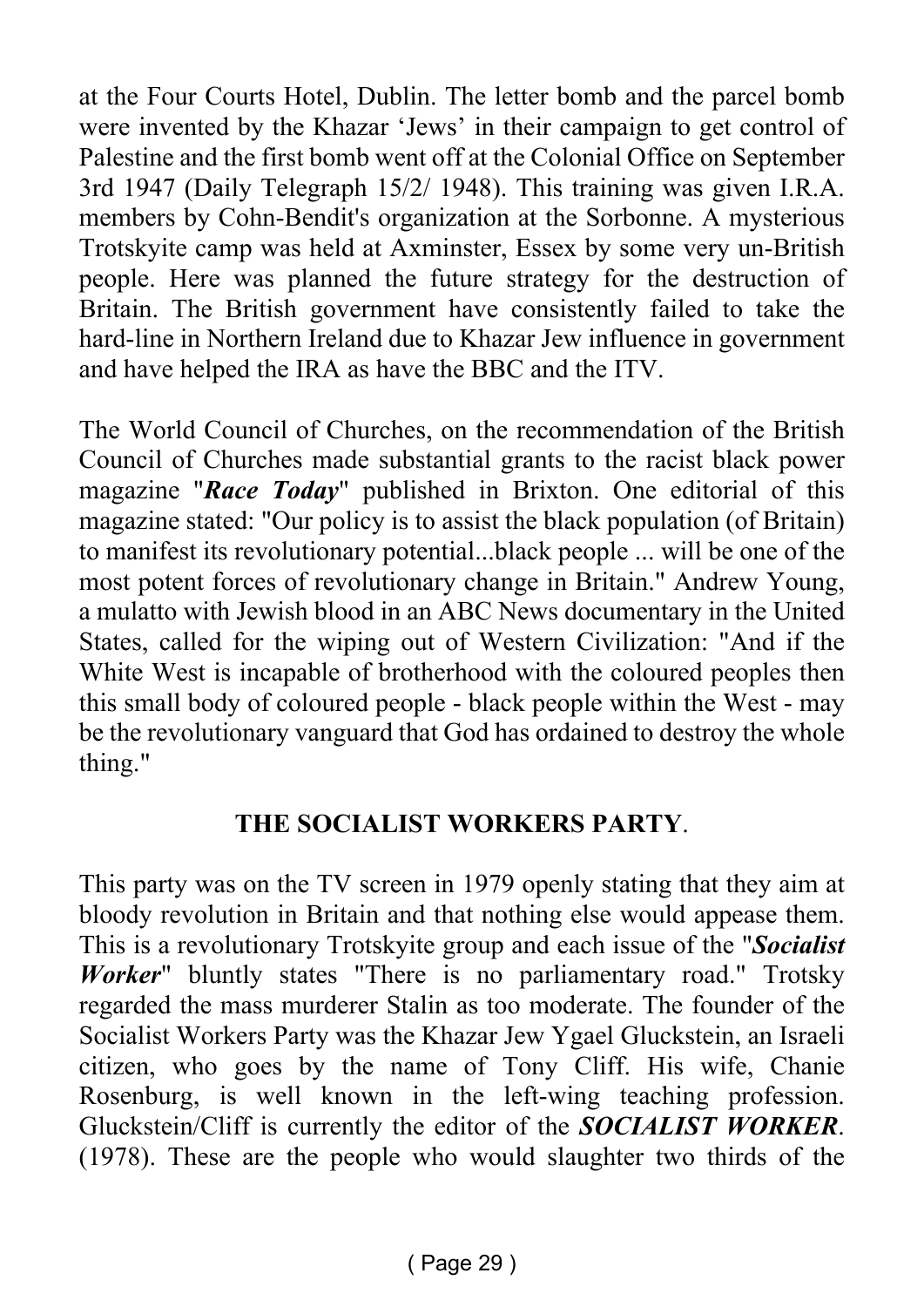population of this country as unreliable. (Read *TREASON AT WEST MINSTER* by Dr. Kitty Little.)

D.G. Stewart-Smith, editor of EAST WEST DIGEST, in a letter to the Daily Telegraph in August 1968 gave a breakdown of the numbers of persons killed as a result of the Marxist-Leninist ideology. He estimated that there are 120,000,000 dead and the death toll still continues. Ninety million people of Western Europe are scheduled for destruction as politically unreliable.

#### **THE ANTI-NAZI LEAGUE.**

The original inspiration and impetus for the Anti-Nazi League came from the Board of *Deputies of British Jews* - Britain's premier Jewish community and Zionist organization. The main objective of the League is to attempt to stifle any nation and patriotic protest by the native Britons of these Islands by violence if necessary. The Board's principal representative on the steering committee of the Anti-Nazi League is Miriam Karlin, a member of the Women's Campaign for Soviet Jewry. She is a Marxist as are other well known members of the steering committee. Members of the Anti-Nazi League are members of the International Marxist Group or of the Socialist Workers Party and are openly revolutionary and aim at the destruction of the British State and its institutions. The Khazar Jew, Paul Holborrowitz is the paid organizer, press officer and treasurer of the League. Some members of the League are also members of the Labour Party (Read: *LIFTING THE LID OFF THE ANTI-NAZI LEAGUE*). A sponsor of the Anti-Nazi League is the Khazar Jew, Ian Mikardo, a Zionist Labour Party Executive member who owns a company engaged in trade with Iron Curtain Countries. Mikardo campaigns to reduce Britain's military strength in favour of the Soviet Union. (Daily Telegraph 23/9/1977). John Moore, editor of *JANES FIGHTING SHIPS* wrote in a letter to the Daily Telegraph 28/9/1977 "From the naval point of view the Mikardo Plan would remove many of the problems which currently inhibit the Soviet Navy's freedom of action..." Another sponsor is Paul Rose who is hostile to British Nationalism and supports Israeli nationalism. Rose wrote a book praising Irish Republican Terrorists who murdered a British policeman. Another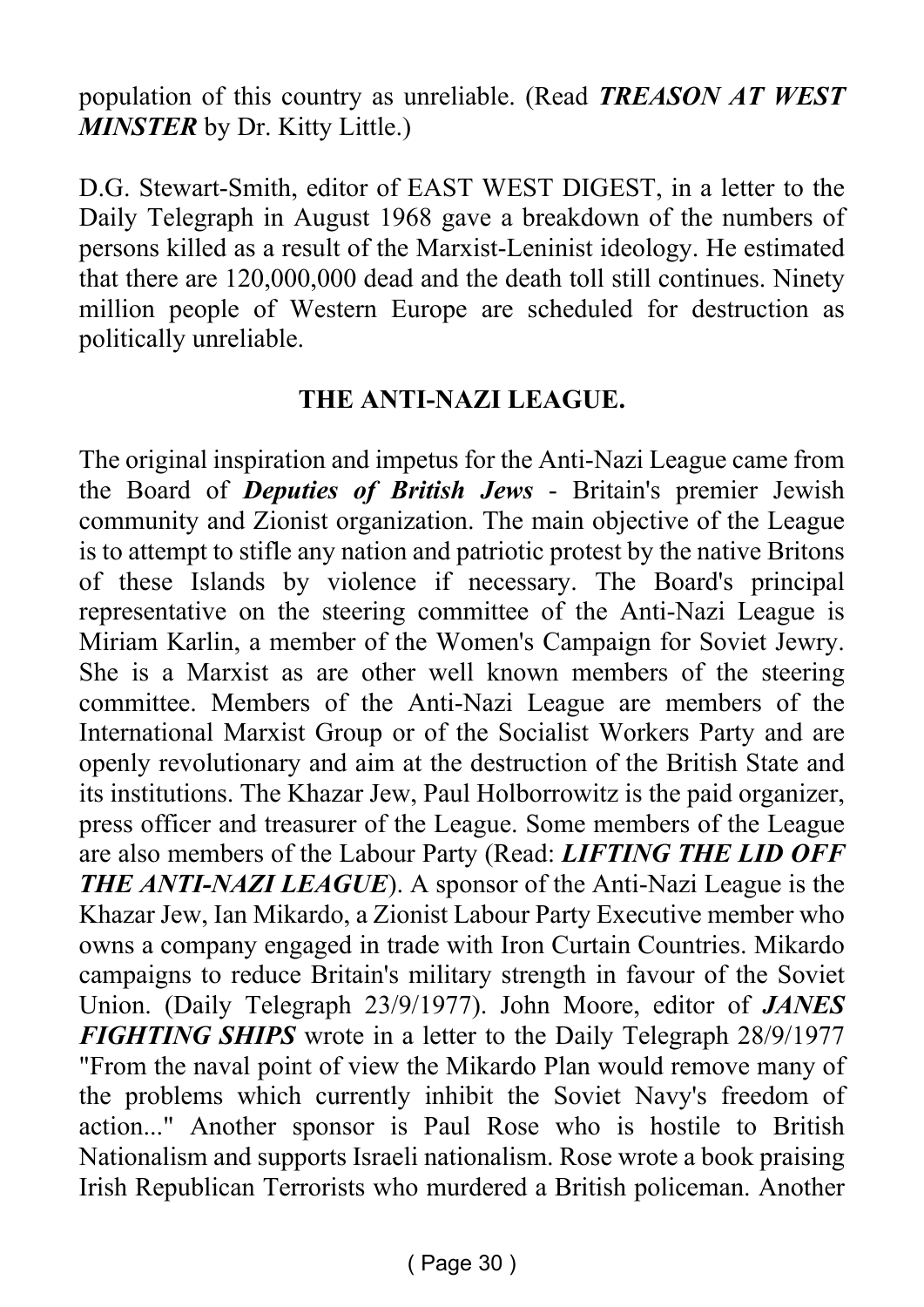sponsor is the Reverend Paul Oestreicher, a German Khazar Jew not very friendly to our kith and kin in Rhodesia and one of the main leaders of the Anti-Nazi League is Peter Hain, of Kenya birth and South African origin, possibly also a Khazar Jew who destroyed our games of cricket with South Africans. There are numerous members and associates of the Board of Deputies of British Jews such as Ian Mikardo, who are simultaneously Jewish, Marxist Zionist and Capitalist and sponsors of the Anti-Nazi League.

The Khazar Jew leadership are building up the revolution against us and are using the Negroes and Asiatics that have been allowed into our country as storm troopers. The Socialist Workers Party and the Anti-Nazi League are the main instigators of violent revolution at the moment and throughout the country share the same offices. The revolution will follow the same plan as elsewhere: A weak democratic government unable to control the artificially contrived inflation instigated by the international Khazar Jewish bankers; jobs will be lost and many small firms will go out of business, there will be further inflation and loss of funds followed by rioting in the streets stirred up-by trained agitators, the government will take police action to restore order, leading to its downfall, then the real revolutionaries, the men of the **HIDDEN HAND** who have been sitting behind the scenes will take control and the slaughter of dissidents will begin. Others will be sent to concentration and re-education camps. The country will then be forced to settle down to a living death: Zombies under Khazar Jew Government as in the Soviet Union. Take heed as to what has happened in the French Revolution and the Russian Revolution.

#### **THE RACE ISSUE.**

This agitation to interbreed the Anglo-Saxon-Celtic people with the Negro and Asiatic aliens eventually resulted in the passing of the Race Relations Acts of 1965 and 1968. Although most of the agitation was concerned with demanding laws against incitement to racial hatred. The race acts were also devised at breaking the 'colour bar' that is forcing white people to serve, employ and mix with anybody and everybody regardless whether they chose to or not, thus denying the indigenous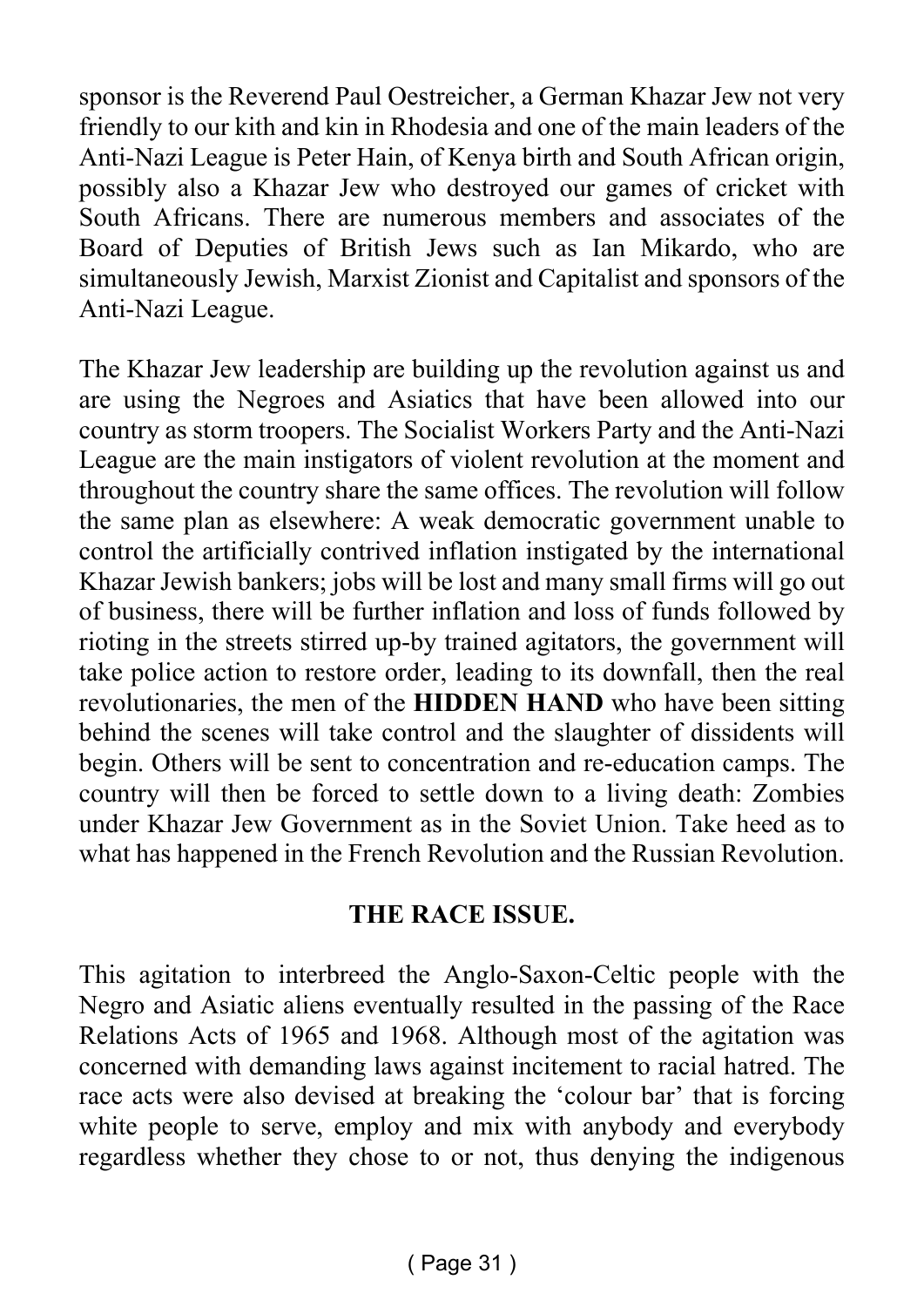people of these islands their freedom of choice for which we have fought in wars in our past history.

In order to assist in persecuting people and dragooning them into multi-racialism, the Race Relations Board was set up by the Marxist Institute of Race Relations among whose members were the Jews, David Sieff, head of Marks and Spencers; Sir Frederic Seebohm, head of Barclays International; Jim Rose, Lord Cowdray's right hand man at the Westminster Press; Harry Oppenhimer the richest man in Africa; Anthony Lester, the Fabian Lawyer who became the Home Secretary's adviser on race relations; Walter Runciman, the shipping magnate and Professor Himmelweit of the London School of Economics. Lestor Himmelweit and Rose are members of the Board of Deputis of British Jews sub-committee on race relations which seeks to prevent marriages between Jews and non-Jews. The solicitors who act for the Board is the Jewish firm of Harry Bindman and partners. Not only is Bindman legal adviser to the Race Relations Board but also to "*The Socialist Worker*." Bindman published *RACE AND THE LAW* the suggestions in which were used to strengthen the 1976 Race Relations Act. Geoffrey Bindman serves on the advisory committee of the pro-immigrant Runnymede Trust as well as being a member of the Board of Deputies of British Jews Race Relation's Committee. The Board of Deputies of British Jews and the Zionists who control them pressurize the government to strengthen the Race Laws to further force the white people of this country to integrate. It will be noticed that the Polish people who have found sanctuary here do not attempt to take such action against their British hosts; only the Jews. We realize that a great number of Jews, mostly Sephardim, resent the activities of the Zionist Imperialists and we realize that they are being intimidated and victimized by the proponents of the world revolution and we appeal to them to reveal all they know even though the Zionists thugs burn down their synagogues and deface their grave stones as in the past, pretending that these atrocities have been done by hostile gentiles. "Assimilation is a more potent danger to Jews in the Diaspora than persecution." That is what Ian Mikardo said when he addressed Bournemouth Jews. The British Movement wrote to the Commission for Racial Equality and pointed out that this was the same as: 'Race Mixing Destroys Our People' and would they push for a prosecution against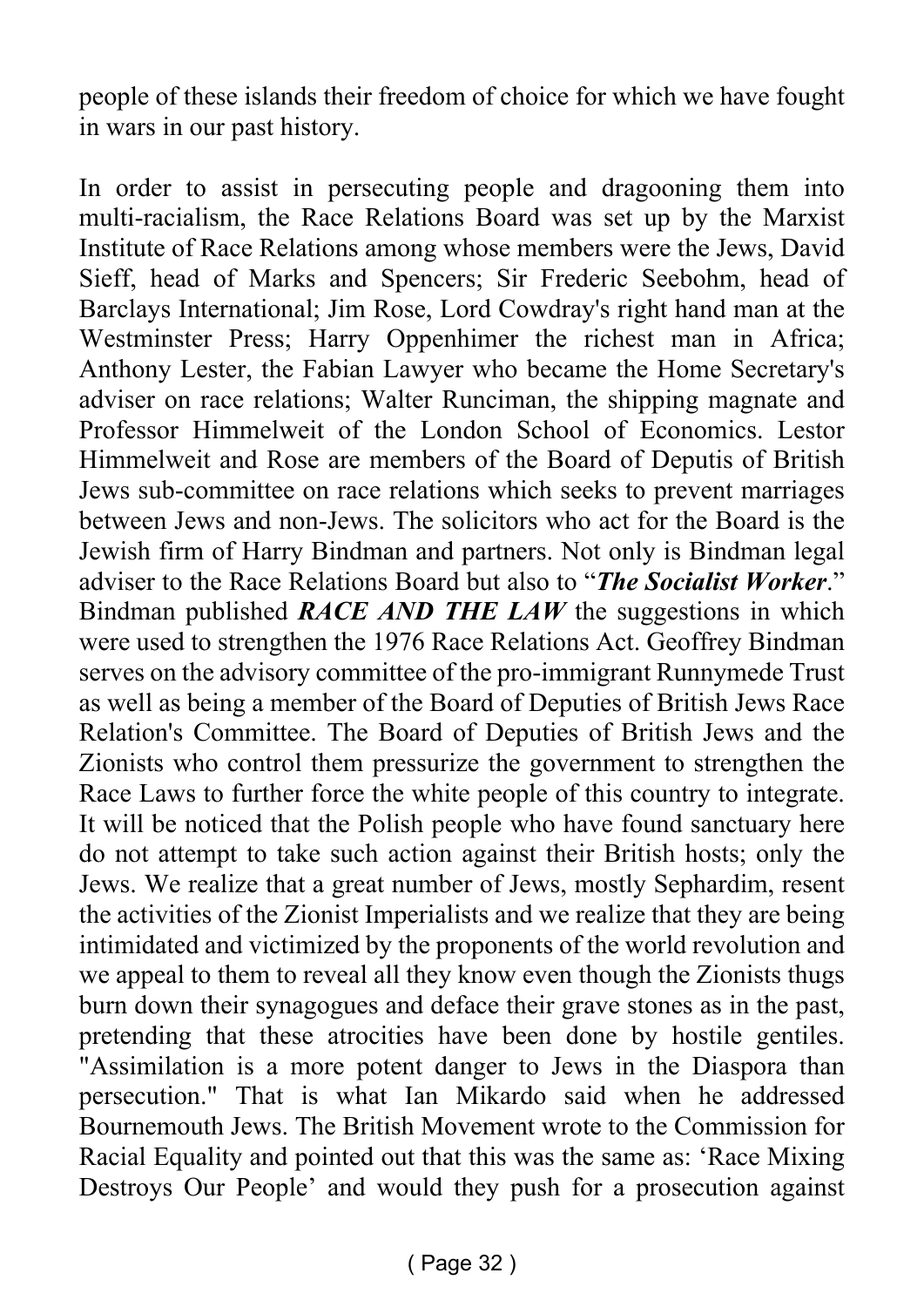Mikardo with as much enthusiasm as they pushed for the prosecution and imprisonment of the Movement's Chairman? They answered by stating it is unlikely, because the word 'assimilation' is different from the words: 'race-mixing.' Try telling the compilers of the Oxford Dictionary that. Does anybody need further proof that in Britain today we have an unjust society?

#### **POSTSCRIPT.**

The World Jewish Council published a booklet *JEWS AND HUMAN RIGHTS*, printed by the Nerod Press Ltd., Cavell Street. London, E.C.l. This booklet is extremely frank about the twin messianic aims of Political Zionism. Zionists believe that while the Gentile nations of the world will all become internationalized. The Jews will enjoy a national state based on Jerusalem which will be the seat of their world government. This helps to explain the seeming contradictions prevalent in Zionist circles which simultaneously demand fanatical support for the survival of Israel, but race-mixing for everybody else.

In the Daily Express of March 24th 1933 the headlines on the front page announced; JUDEA DECLARES WAR ON GERMANY. Why? Because Adolph Hitler replaced all Khazar Jews in High places with German nationals of German bloodstock. You as a "Goy" or an Arab see if you can get a high position in the State of Israel today! Remember, leaders are made today by the publicity given them by the mass media. The mass media is controlled by the international bankers and financiers. This ensures that real British patriots and nationalists are kept out of the news by lack of publicity or are slandered by pre-arranged 'bad' publicity. This ensures that 'yes-men' of the bankers' choice are always in the public eye.

There is only one way to get this alien incubus off our backs and that is to vote only approved British Nationalists and Patriots into Parliament and vote out of office all the puppets who are controlled by the Hidden Hand; and secondly to reveal to the nation the activities of the aliens in our midst and thirdly to ensure than all forms of the nation's currency are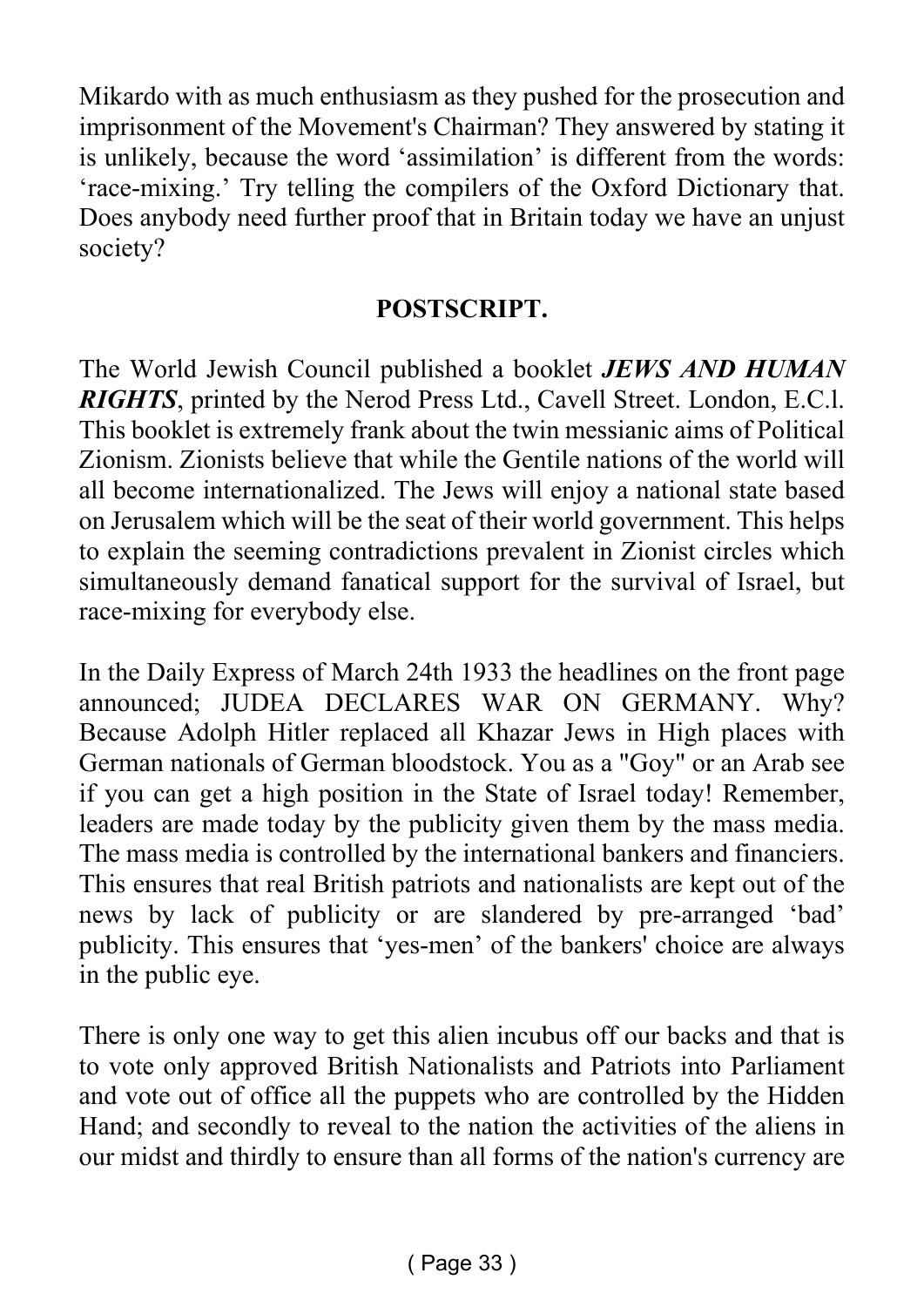issued debt and interest free by the Queen in Council and repudiate the national debt which has been paid many times over in compound interest.

#### **JEWS IN PARLIAMENT**

According to the May 11th issue of the Jewish Chronicle, thirty-two Jewish Members of Parliament were returned in last month's General Election, a full dozen short of the record number of Jews elected in October 1974. Jewish Socialists outnumber those of the Conservative Party. The ratio is twenty-one to eleven, as compared with thirty-five, to nine after the previous election. Six of the successful Conservative Jews have been appointed by Mrs. Thatcher to her administration, with a seventh being added in the form of Councillor Irwin Bellow, leader of Leeds City Council, who has been given a life peerage to become spokesman for the Department of the Environment in the Lords. In addition, Mrs. Thatcher has appointed as chief of staff of her political office Mr. David Wolfson, a nephew of Sir Isaac and a former director of Great Universal Stores. This Parliament is the thirty-first since Baron Lionel de Rothschild took his seat as the first Jewish M.P. in July 1858.

Set out below is a list of the Jewish M.P.s in the Commons, as published by the Jewish Chronicle, along with their constituencies:

**CONSERVATIVES** - Leon Brittan (Cleveland and Whitby), Sheila Faith (Belper), Geoffrey Finsbery (Hampstead), Toby Jessel (Twickenham), Sir Keith Joseph (Leeds North-East), Ivan Lawrence (Burton-on-Trent), Nigel Lawson (Blaby), John Lee (Nelson and Colne), Sally Oppenheim (Gloucester), Malcolm Rifkind (Edinburgh Pentlands), Anthony Steen (Liverpool Wavertree).

**LABOUR** - Leo Abse (Pontypool), Frank Allaun (Salford East), Joel Barnett (Heywood and Reyton). Arthur Davidson (Accrington), Clinton Davis (Hackney Central), Jack Dunnett (Nottingham East), Reginald Freeson (Brent East), David Ginsburg (Dewsbury), Greville Janner (Leicester West). Gerald Kaufman (Manchester Ardwick), Harold Lever (Manchester Central), Edward Lyons (Bradford West), Ian Mikardo (Bethnal Green and Bow), Maurice Miller (East Kilbride), Neville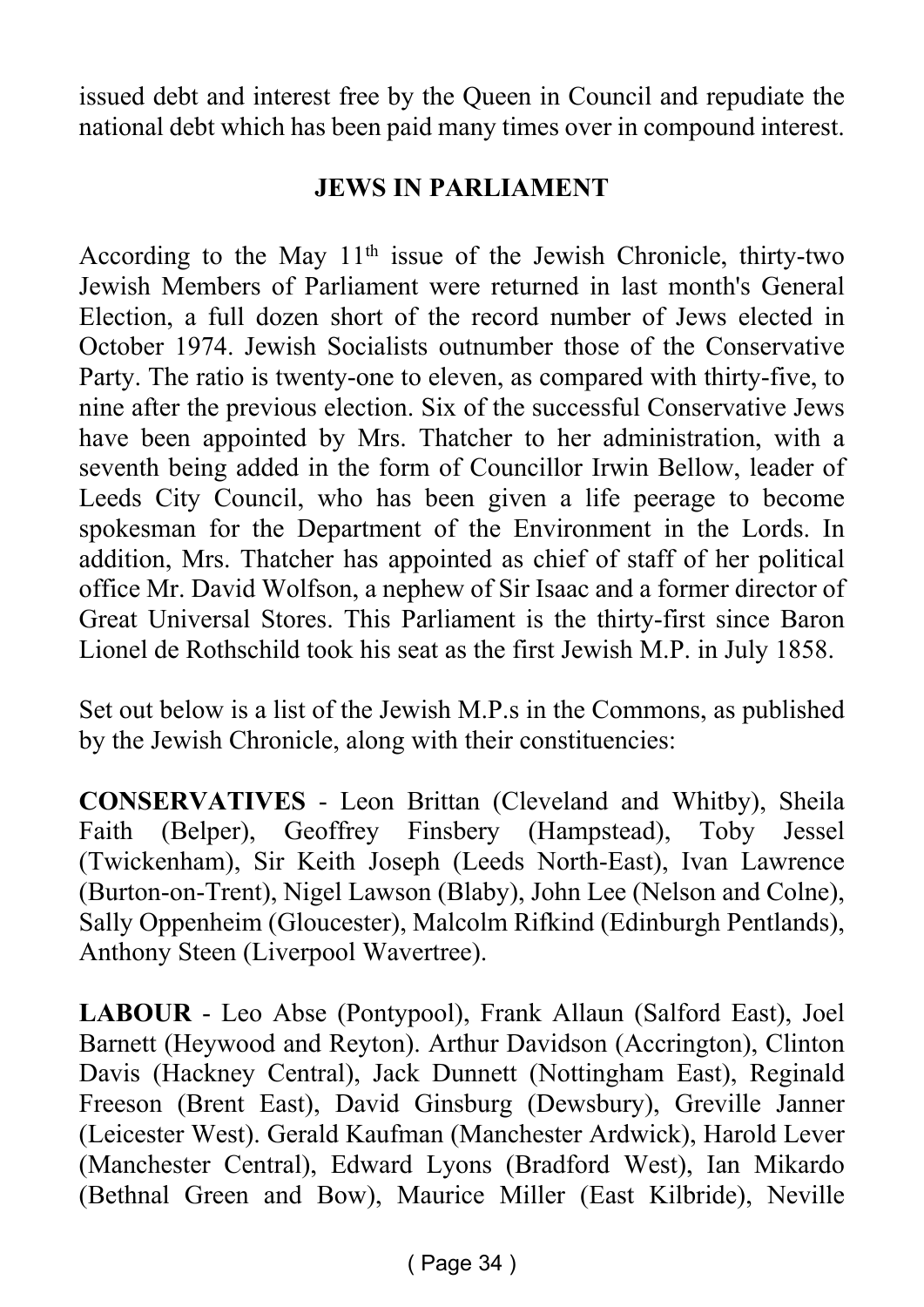Sandelson (Hayes and Harlington), Robert Sheldon (Ashton-under-Lyne), Renee Short (Wolverhampton North East), John Silkin (Deptford), Samuel Silkin (Dulwich), Julius Silverman (Birmingham Erdington) David Winnick (Walsall North).

That the J.C.'s list may by no means be complete is suggested by the following snippet from the pen of its 'Chronicler' columnist in the May 11<sup>th</sup> issue:

"As in the previous three Parliaments the only Cohen in the new House of Commons is a Roman Catholic [!!! - Candour Editor]. Mr. Stanley Cohen, a former railway clerk has held Leeds South East since 1970. He told me then that there was 'some Jewish grandparent in the distant past'."

And, of course, Mr. Callaghan had a Granny Bernstein!

#### **ROTHCHILD'S COMMON MARKET**

This month's elections for the so-called European Assembly, with their creation of huge, artificial Constituency-units, echo a forecast made by Edmond de Rothschild on 18th July, 1970, in the magazine Enterprise, and reproduced in Hamish Fraser's pamphlet *The Forthcoming European Elections in the Light of Papal Teaching*:

"Western Europe, i.e. the six countries, of the Common Market, plus Great Britain and perhaps Ireland and the Scandinavian countries, according to modalities to be defined, are going to constitute a federal political Europe, but because each individual feels the need to be situated within a restricted milieu, he will identify himself with a province, be it Wurtembery or Savoy, Brittany, Alsace-Lorraine, or the Wallon region. Under these conditions, the structure that must give way is the Nation."

In those words, Mr. Fraser's pamphlet comments, "was cynically exposed the tactic of the war on two fronts that is being waged against the nation: to break it into fragments by separatism and to finish it off by taking from it all real sovereignty."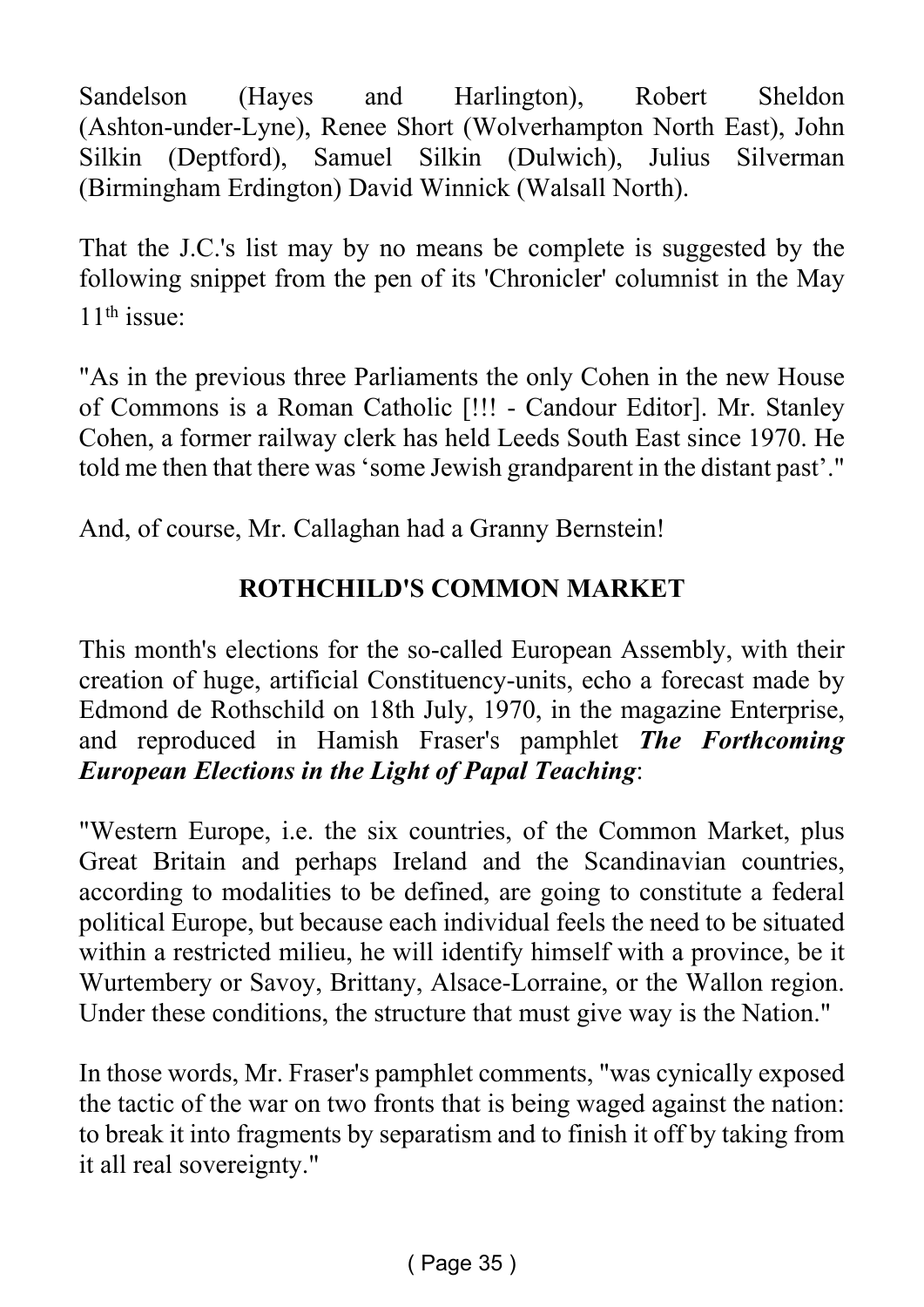The Forthcoming European Elections in the Light of Papal Teaching is a pamphlet which should be read by every anti-Marketeer. It is available from Hamish Fraser, Casa Garcia Moreno, 1 Waverley Place, Saltcoats, Ayrshire, Scotland

#### **THE SUNDAY TELEGRAPH 9th MARCH 1980**

#### **A revolt begins in schools**

By PAUL Williams Education Staff

Nearly 100 school children aged between 12 and 18 from over the country sat down yesterday in the Polytechnic of Central London for lessons in revolution and the efficacy of terrorism.

It was the start of a two-day school organised by Red Rebel, the youth organisation of the left wing Socialist Workers party for members in the National Union of School Students. It includes instructions in disrupting schools and a practical lesson in marching with today's TUC demonstration against the Government's Employment. Bill.

The lessons started with John Deeson secretary of the Right to Work Campaign on why one should be a socialist. This was followed by Simon Turner, national committee member of the Socialist Workers party on terrorism. Tony Cliff, one of the founders of the party on revolution, and Maggie Wren, editor of *Women's Voice* who gave a talk, "We want more sex" on sexual politics, the right to be gay and women's liberation.

A leaflet, entitled "How to disrupt your school in six easy lessons," is the basis of lessons today from Hardy Desai, the national chairman of the National Union of School Students, and his colleagues on organising, school strikes and undermining teachers' authority.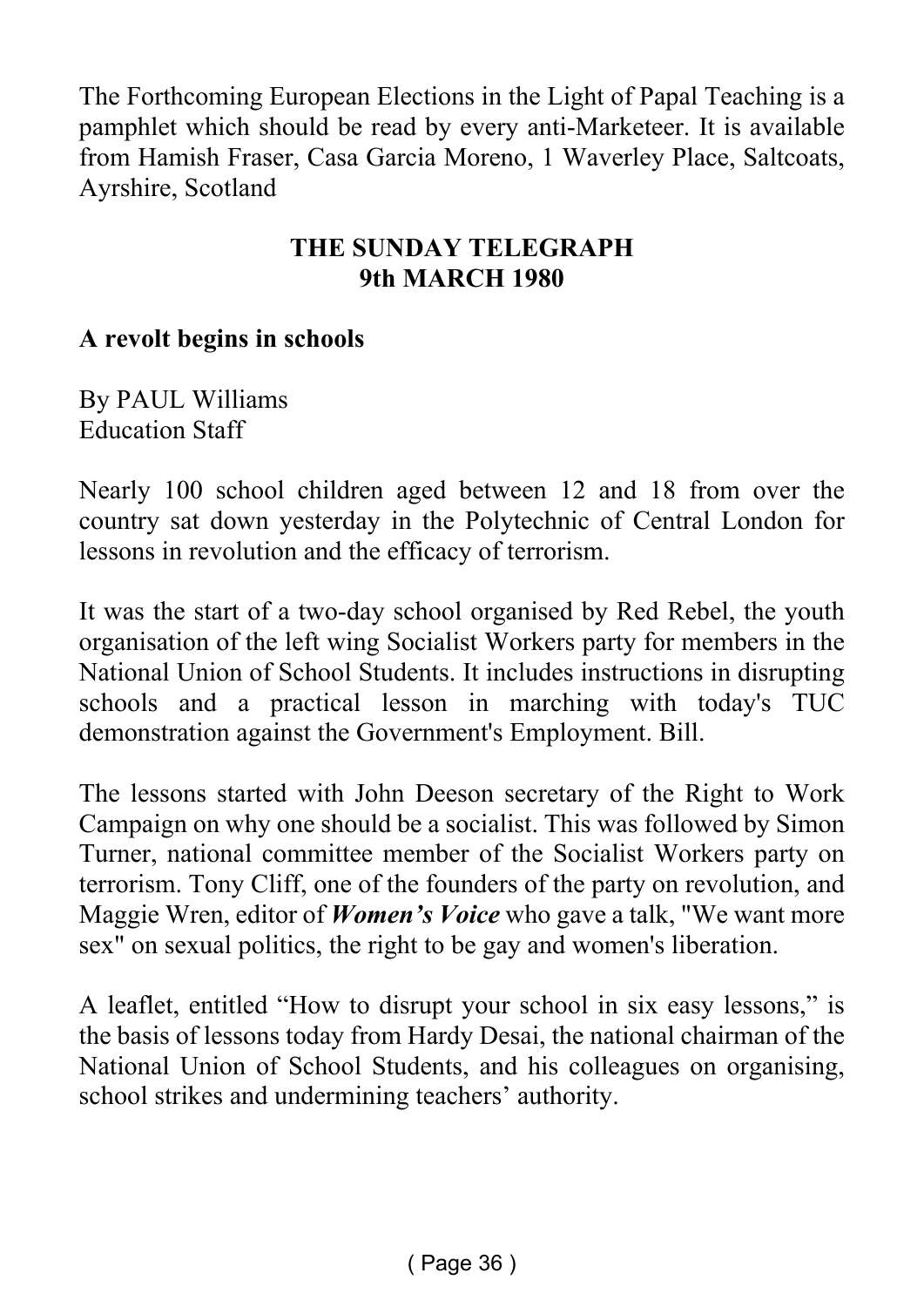As pupils trooped in for the talk on terrorism, one youth hid a can of larger in his jacket. "It's alright," Mr. Dasai told him. "This is not like school. You can drink in here."

THE KHAZAR "JEW" REVOLUTION TO DEBAUCH OUR RACE IN ACTION. THE REAL NAME OF TONY CLIFFE IS IGAEL GLUCKSTEIN, AN ISRAELI CITIZEN.

HARDY DESAI IS A HALF CASTE AND AS A HALF CASTE HAS NO RACIAL IDENTITY. HE IS BEING USED BY THE KHAZAR "JEWS" IN THEIR CONSPIRACY TO DESTROY THE WHITE RACE.

HALF CASTES ARE ENVIOUS OF THE WHITE RACE AND DESPISE THEIR OTHER ANCESTRY AND ARE GOOD CANNON FODDER FOR THE REVOLUTION.

THE CONTROVERSY OF ZION by Douglas Reed.

FOR THOSE WHO CANNOT SPEAK by Michael McLaughlin.

BLATANT BIAS CORPORATION by Roy Bramwell.

TREASON AT WESTMINSTER by Dr. Kitty Little.

THE NAMELESS WAR by Captain A.H.M. Ramsay.

M.P. FABIAN FREEWAY by Rose L. Martin.

TODAY'S REVOLUTIONARIES by Ian Greig.

WE WILL BURY YOU by Brian Crozier.

THE MOVING STORM by Bryan Monahan.

THE ROTHSCHILDS by Frederic Morton.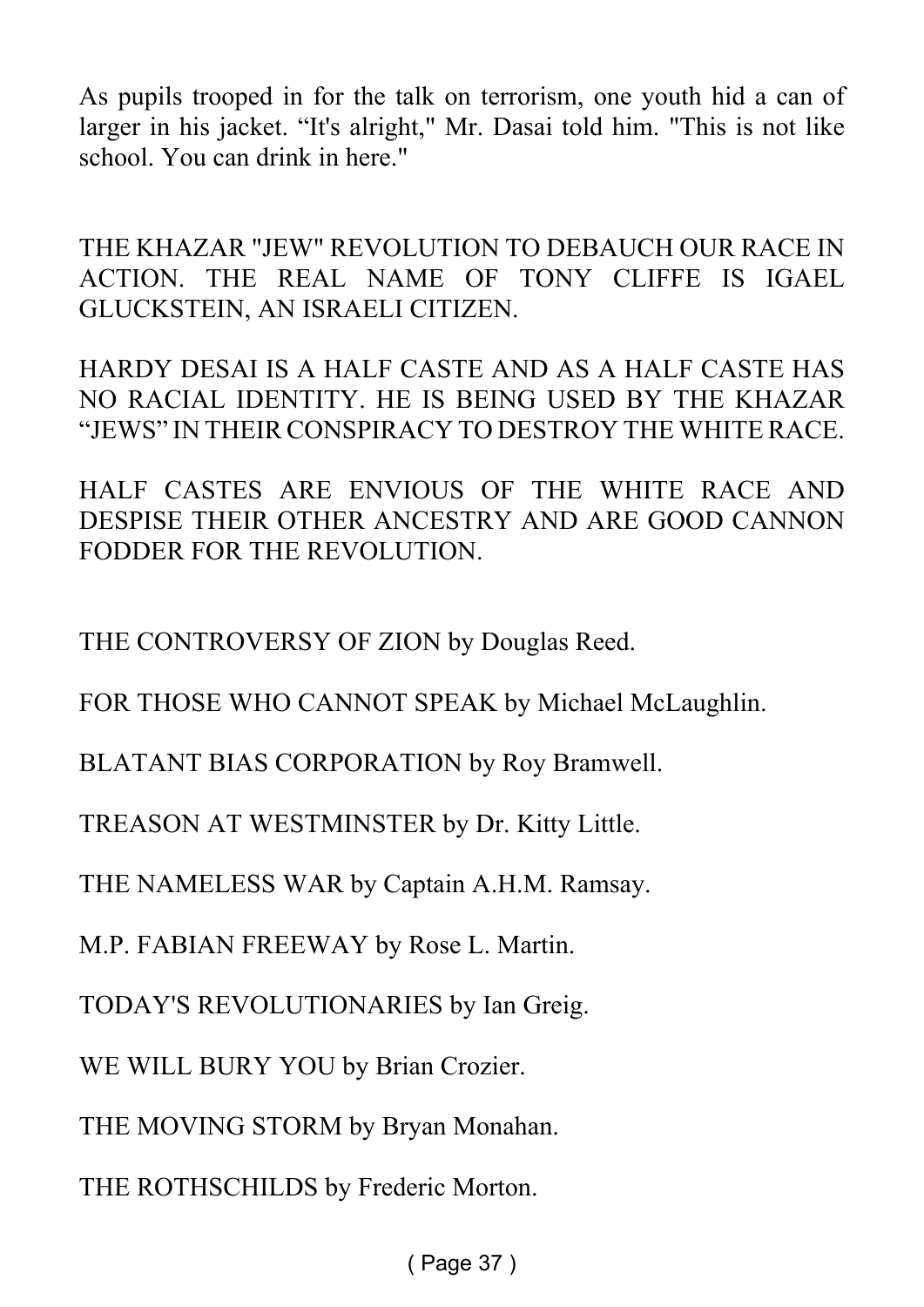THE ROCKEFELLER FILE by Gary Allen.

WORLD REVOLUTION by Nesta Webster

BEHIND THE SCENES by Douglas Reed.

Send for complete lists from: Bloomfield Books 26 Meadow Lane, Sudbury, Suffolk and Historical Review Press, Chapel Ascote. Ladbroke, Southam, Warwickshire.

#### **First published by The British Board of Deputies P.O. Box 112 London N22**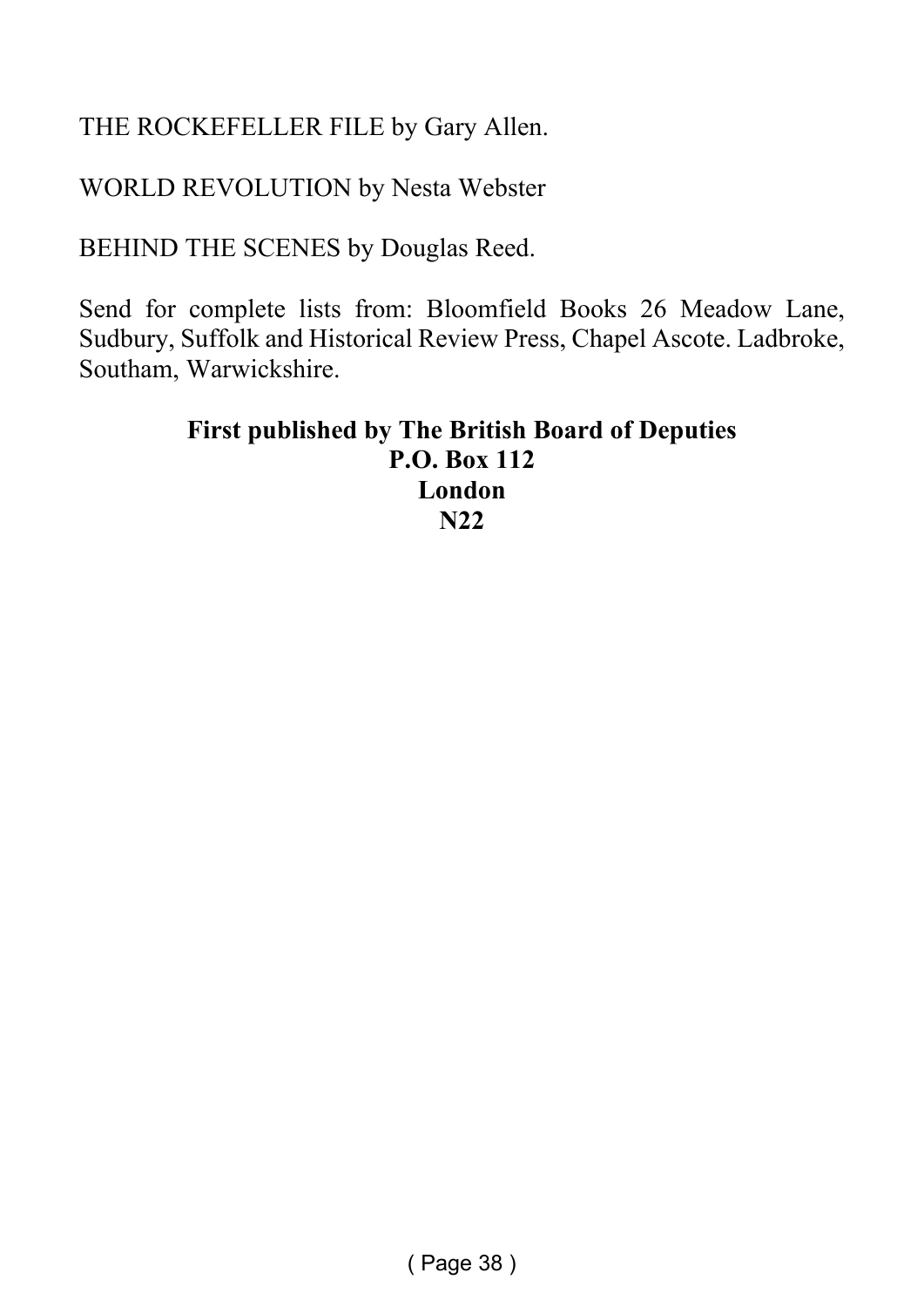# **Contact us for details of audio tapes and articles by:-**

**Dr. Wesley A. Swift**

### **Rev. Dr. Bertrand. Comparet, A.B., J. D.**

**Rev. William Gale**

**CAPTAIN K.R.Mckilliam**

**Pastor Don Campbell**

# **New Crusade Christian Church Calling The People of Britain**

**& Celtic-Anglo-Saxon-Nordic\_Germanic Kindred in Europe and overseas realms**